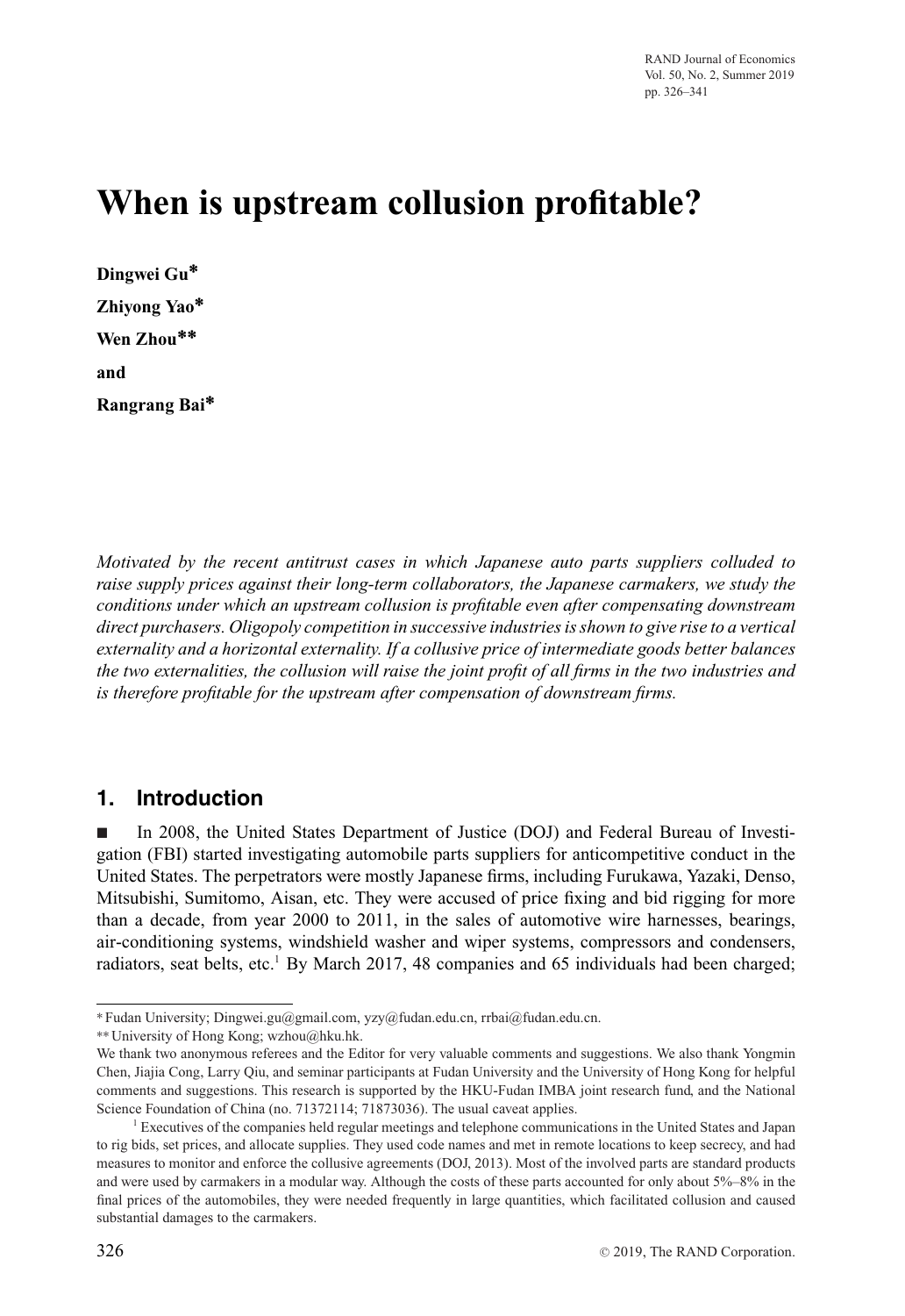all had pleaded guilty and agreed to pay a combined fine of \$2.9 billion (DOJ, 2017). Alerted by the US investigation, antitrust authorities in Japan, the European Union, Canada, South Korea, Mexico, Australia, and China subsequently carried out their own investigations of Japanese suppliers operating in their countries. All companies pleaded guilty to the respective jurisdictions and paid various amounts of fines (DG Competition, 2013; DOJ, 2013; NDRC, 2014).

What's puzzling about this antitrust case is that the direct victims were mostly Japanese carmakers, including Nissan, Toyota, Honda, Mazda, Mitsubishi, and Fuji Heavy Industries. Japanese companies, especially those in the automobile industry, are well known for maintaining long-term relationships and close collaborations with their suppliers. Many observers believe that such tight cooperation contributed greatly to the success of the Japanese automobile industry, as close collaboration brings many benefits in the form of reduced time of new model development, shared cost of innovation, quick response to fluctuations in market demand, and so on (Ahmadjian and Lincoln, 2001). Why would the suppliers conspire against their long-term customers? Why did the Japanese carmakers not report or complain about the price fixing and bid rigging? Given that the victims were global heavyweights such as Toyota, Honda, and Nissan, it is hard to imagine that the carmakers were ignorant of the conspiracy or lacked the power to strike back. Then why had the practice persisted for so long?

We suggest one answer: that the downstream carmakers may have received compensations from these suppliers for the elevated supply prices. In fact, side payments between collusive suppliers and their direct purchasers are quite common, as discussed by Schinkel, Tuinstra, and Rüggeberg (2008). The fundamental question then becomes: if downstream firms must be compensated for any damage arising from collusions among their suppliers, would these suppliers even want to collude in the first place? This question is of general importance. In real life, many cartels exist in supply chains in which the buyers are intermediate firms who have the power, incentive, and information to report the cartel or sue its members, so it is reasonable to assume that at least some cartels must compensate their direct purchasers. Standard cartel theory, however, has focused almost exclusively on the incentive-compatibility issue, that is, a cartel must prevent its members from deviating from the collusive agreement. As the compensation and the incentive-compatibility constraints are orthogonal in nature, they are likely to lead to different cartel behavior and consequences. To better predict cartel incidence and inform antitrust policies, therefore, it is important to fully understand the implications of the compensation constraint in cartel practices.

In this article, we study the conditions under which upstream collusion is profitable, even after compensating the downstream firms. Given the feasibility of many forms of side payments across vertical business partners, the task pins down to identifying the conditions under which an upstream collusion raises the joint profit of all firms in the two industries. Using a standard, general, two-stage model of successive oligopoly, we show that firms' equilibrium choices give rise to two externalities: a vertical externality, by which a downstream firm ignores the benefits that its output quantity brings to upstream firms, and a horizontal externality, by which a downstream firm ignores the damages that its output brings to other downstream firms. The vertical externality makes firms produce too little as compared to the monopoly level, whereas the horizontal externality makes them produce too much. If the horizontal externality dominates, firms overproduce in the oligopoly equilibrium. By raising the input price and therefore reducing the total output, then, an upstream collusion moves the outcome closer to the monopoly level and thereby raises the joint profit. We show that such collusions always reduce consumer surplus and social welfare.

The analytical framework helps us identify a number of parameters that affect the profitability of such upstream collusion. First, collusion is more likely to be profitable if either industry has more firms, or if the structure of the two industries is more balanced. Second, a smaller product differentiation or demand concavity for the final products are conducive to upstream collusion. Third, upstream collusion is hindered by greater cost convexity in the downstream, but not affected by the cost structure in the upstream. These findings can inform antitrust authorities. Collusion in a supply chain is hard to uncover, as the real victims (i.e., consumers) and the conspirators (i.e., the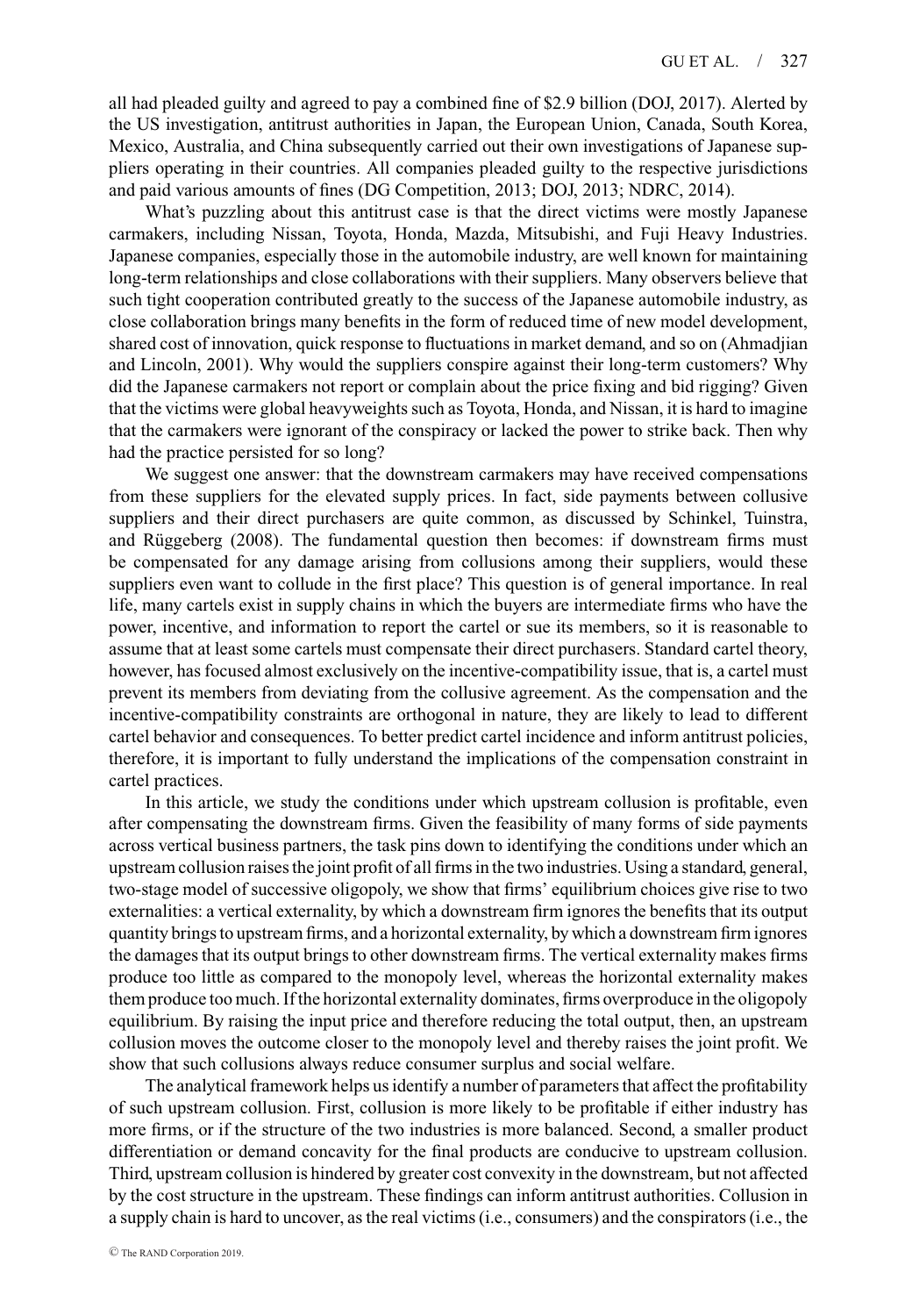upstream firms) are separated by legitimate and innocuous businesses (i.e., the downstream firms), which cannot be relied upon to report any wrongdoing.<sup>2</sup> As such, the above characterizations can help alert the antitrust authority. For example, a supply chain should be flagged if the downstream demand is inelastic, product differentiation is small, the vertical market structure is more or less balanced, and the downstream capacity constraint is relaxed.

Most studies of upstream collusion focus on the incentive issue, that is, a cartel needs to ensure that no member wants to break away from the collusive agreement (Choe and Matsushima, 2013; Jullien and Rey, 2007; Piccolo and Reisinger, 2011; Nocke and White, 2007, 2010). We, on the contrary, address the profitability issue of collusion with compensation consideration, setting aside the usual incentive constraint. The different angle that we take brings some new insights. For example, we find that a larger number of colluding firms (in the upstream) is conducive to profitable collusion. This is the opposite of the finding in traditional cartel theory, which suggests that a larger number of firms makes collusion more difficult. The two conclusions differ because they express different concerns (compensating downstream firms versus preventing deviations). If these two constraints are considered simultaneously, the relationship between cartel incidence and market concentration is likely to be nonmonotonic, as suggested by the inverted U-shape in Symeonidis's (2003) empirical study.

Schinkel, Tuinstra, and Rüggeberg (2008) also studied upstream collusion that must compensate downstream firms. They argue that the US Supreme Court's ruling that allowed only direct purchasers to claim antitrust damages would facilitate upstream collusion, as an upstream cartel can share the collusive benefits with its direct purchasers to avoid litigations. Although adequate compensation of direct purchasers is necessary for upstream cartel formation in Schinkel, Tuinstra, and Rüggeberg's (2008) model, these authors simply assume that this necessary condition is satisfied. They therefore focus on the traditional condition of cartel stability among upstream members. In contrast, we assume that the cartel is stable (imagine a standard dynamic model in which detection is immediate and the cartel breaks down permanently whenever cheating is detected), and focus instead on the profitability problem. As our analysis demonstrates, higher prices do not always raise the joint profit of all upstream and downstream firms; a cartel may well be unprofitable after the necessary compensation of downstream firms. The profitability conditions must be taken seriously, as they are likely to affect conclusions established elsewhere when cartel members' incentive-compatibility was the only concern.

The analytical framework of vertical and horizontal externalities is very general and can be applied to various vertical conducts. $3$  Toward the end of the article, we illustrate the usefulness of such approach by applying it to the incentive of vertical disintegration (Bonanno and Vickers, 1988; Lin, 1988). In a series of studies, Winter and his coauthors (Mathewson and Winter, 1984; Winter, 1993; Krishnan and Winter, 2007) have used vertical and horizontal externalities to analyze vertical control. Their models typically assume a monopoly supplier who can extract all of the surplus, so the major purpose of these studies is to explain whether a particular vertical conduct can achieve the monopoly profit. By contrast, our upstream industry is oligopoly, and we focus on the conditions under which upstream collusion is profitable, given that the direct downstream has to be compensated.

The rest of the article is organized as follows. After setting up the model in Section 2, we analyze the equilibrium choices in Section 3, and identify the condition under which an upstream collusion is profitable after paying out to downstream firms. Section 4 extends the model to different settings to show that the major finding and its driving force are general and robust. Section 5 concludes.

<sup>&</sup>lt;sup>2</sup> Citing *Illinois Brick* and similar practices, Schinkel, Tuinstra, and Rüggeberg (2008) have concluded: "One of the lessons drawn by the U.S. Department of Justice's Antitrust Division from these and other big price-fixing cases was that large sophisticated buyers could not be relied upon to 'defeat cartel activity.'"

<sup>&</sup>lt;sup>3</sup> For example, it can shed light on retail price maintenance (Rey and Tirole, 1986), quantity constraint (Schinkel, Tuinstra, and Ruggeberg, 2008), exclusive dealing (Lin, 1990; O'Brien and Shaffer, 1993), exclusive territories (Rey and ¨ Stiglitz, 1988), etc.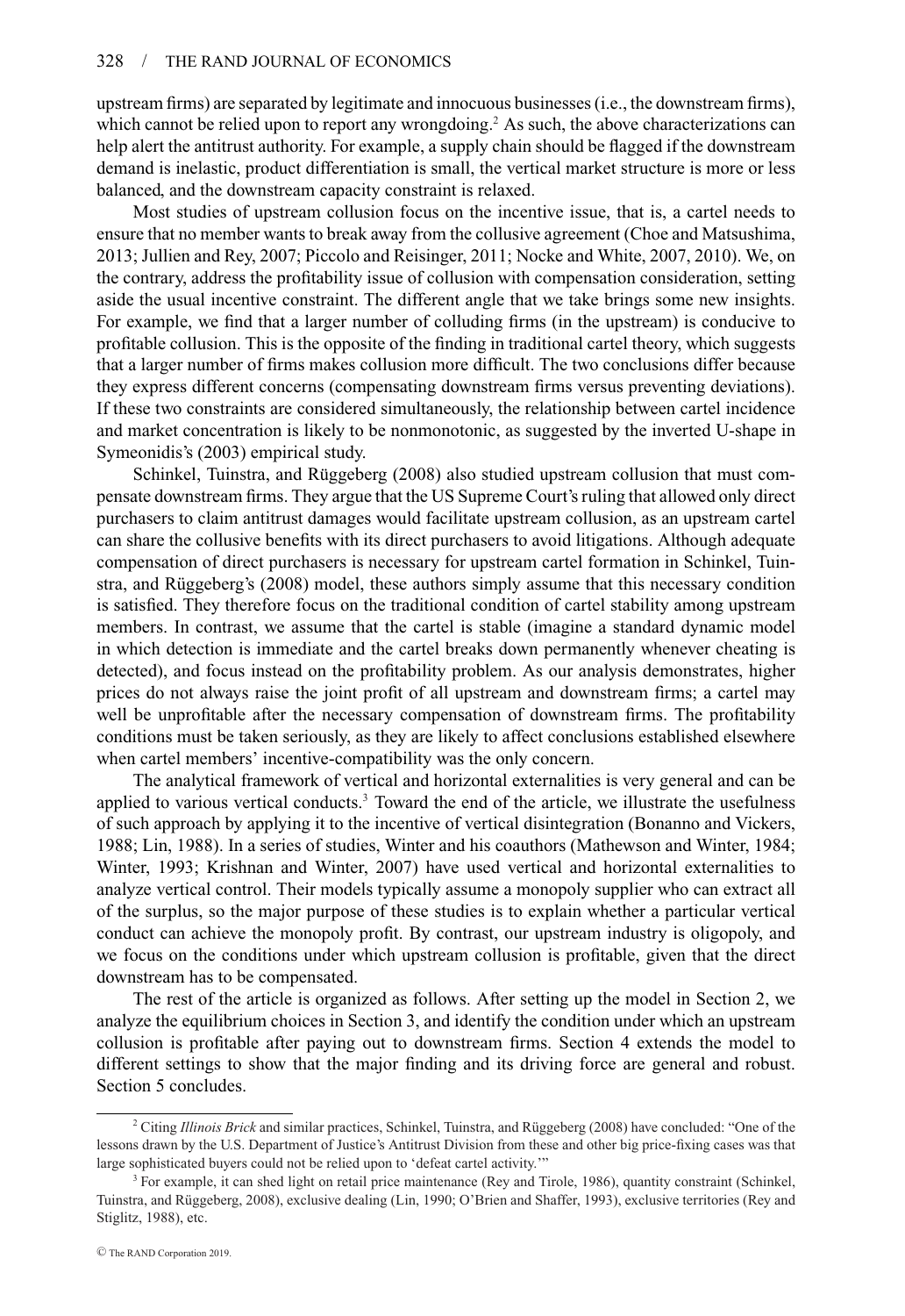### **2. Model**

-Consider two vertically related industries with  $m (m \geq 2)$  identical upstream firms and *n*  $(n \geq 1)$  identical downstream firm(s). A homogeneous input is produced by upstream firms at constant marginal cost, *f* , and sold at a uniform price to downstream firms, which then transform the input into a homogeneous final product at constant marginal cost, *c*, on a one-for-one basis. Let  $p = p(Q)$  be the inverse demand for the final product, where p is the price and Q is the total quantity of sales.

Firms in both industries compete à la Cournot, and the two industries interact through an endogenous demand for input, which is determined in the following way. For any given input price, *t*, downstream Cournot competition results in an equilibrium output quantity for each downstream firm and hence a total quantity, *Q*. The relationship between *t* and *Q* thus derived,  $t(Q)$ , is regarded by upstream firms as the demand function for the input. More specifically, the successive oligopoly game is played as follows (Lewis, Lindsey, and Ware, 1986; Salinger, 1988). All upstream firms simultaneously choose their quantities with the understanding that the resulting input price is determined from  $t = t(\sum_{j=1}^m q_j^u)$ , where  $q_j^u$  is the quantity produced by upstream firm *j*,  $j \in \{1, 2, \ldots, m\}$ . The profit of firm *j* is therefore  $\pi_i^u = q_i^u[t(\sum_{k=1}^m q_k^u) - f]$ . Given any input price, *t*, downstream firms simultaneously choose their quantities,  $q_i^d$  for downstream firm *i*,  $i \in \{1, 2, \ldots n\}$ , and the profit of firm *i* is given by  $\pi_i^d = q_i^d [p(\sum_{k=1}^n q_k^d) - c - t]$ . In equilibrium,  $\sum_{i=1}^m q_i^d = \sum_{i=1}^n q_i^d = O$ .  $\sum_{j=1}^{m} q_j^u = \sum_{i=1}^{n} q_i^d = Q.$ 

The demand function  $p(Q)$  is assumed to be such that  $p(Q) > 0$  and  $p'(Q) < 0$  for any  $Q > 0$ , and  $\lim_{Q \to \infty} p(Q) = 0$ . In addition, to ensure that the successive oligopoly equilibrium behaves properly, we assume that  $p(Q)$  satisfies the following two properties for any  $Q > 0$ :

**A1.**  $p''(Q)Q + p'(Q) < 0;$ **A2.**  $p'''(Q)Q^2 + (n+3)p''(Q)Q + (n+1)p'(Q) < 0.$ 

A1 implies that output quantities of downstream firms are strategic substitutes, and each firm's profit is strictly concave in its quantity choice, whereas A2 implies similar properties for the upstream industry, given that the input demand is derived from downstream competition. A1 is common in Cournot competition (Novshek, 1985; Nocke and Whinston, 2010), and A2 is a counterpart of A1 and is implicitly assumed in the literature of successive oligopoly (Greenhut and Ohta, 1979; Salinger, 1988). Under these two assumptions, there exists a unique Nash equilibrium in quantities in each industry, and the equilibrium is stable.

Suppose that the successive oligopoly is originally at equilibrium with total output *Q*<sup>∗</sup> and input price  $t^* = t(Q^*)$ , and consider the following collusion game. All the upstream firms decide whether or not to collude. A collusion is a collective, binding decision by the upstream firms to charge a different input price  $\tilde{t} \neq t^*$ .<sup>4</sup> If they do so, the collusive input price  $\tilde{t}$  will result in a corresponding  $\widetilde{Q}$  that still satisfies the input demand function, that is,  $\widetilde{t} = t(\widetilde{Q})$ . Alternatively and equivalently, we may conceptualize collusion as producing the input at total quantity  $\hat{Q}$  rather than the equilibrium  $Q^*$  (so each upstream firm produces  $\frac{\tilde{Q}}{m}$  rather than the equilibrium  $\frac{Q^*}{m}$ ). An upstream firm's profit in the collusive outcome is then  $\tilde{\pi}^u = (\tilde{t} - f)\frac{\partial}{\partial x}$ , whereas a downstream firm *i*'s profit is  $\tilde{\pi}_i^d = q_i^d [p(\sum_{k=1}^n q_k^d) - c - \tilde{t}]$  when it produces  $q_i^d$ .

Unlike most studies of upstream collusions where the major concern is individual members' deviation from the collusive agreement, here the constraint is that the collusion cannot hurt downstream firms. In other words, the downstream firms must be compensated for any losses arising from the upstream collusion. The question is, would an upstream collusion still be profitable after compensating the downstream? We will focus on this question in the analysis, and ignore a related question of exactly how the compensation is done, as it is straightforward and has been studied in the literature in various forms, such as passive ownership (Hunold and Stahl, 2016) or transfer

<sup>4</sup> The collusion can be implemented in a noncooperative, repeated game such that no firm has any incentive to deviate as long as the collusion raises each colluding firm's profit and the discount factor is sufficiently large.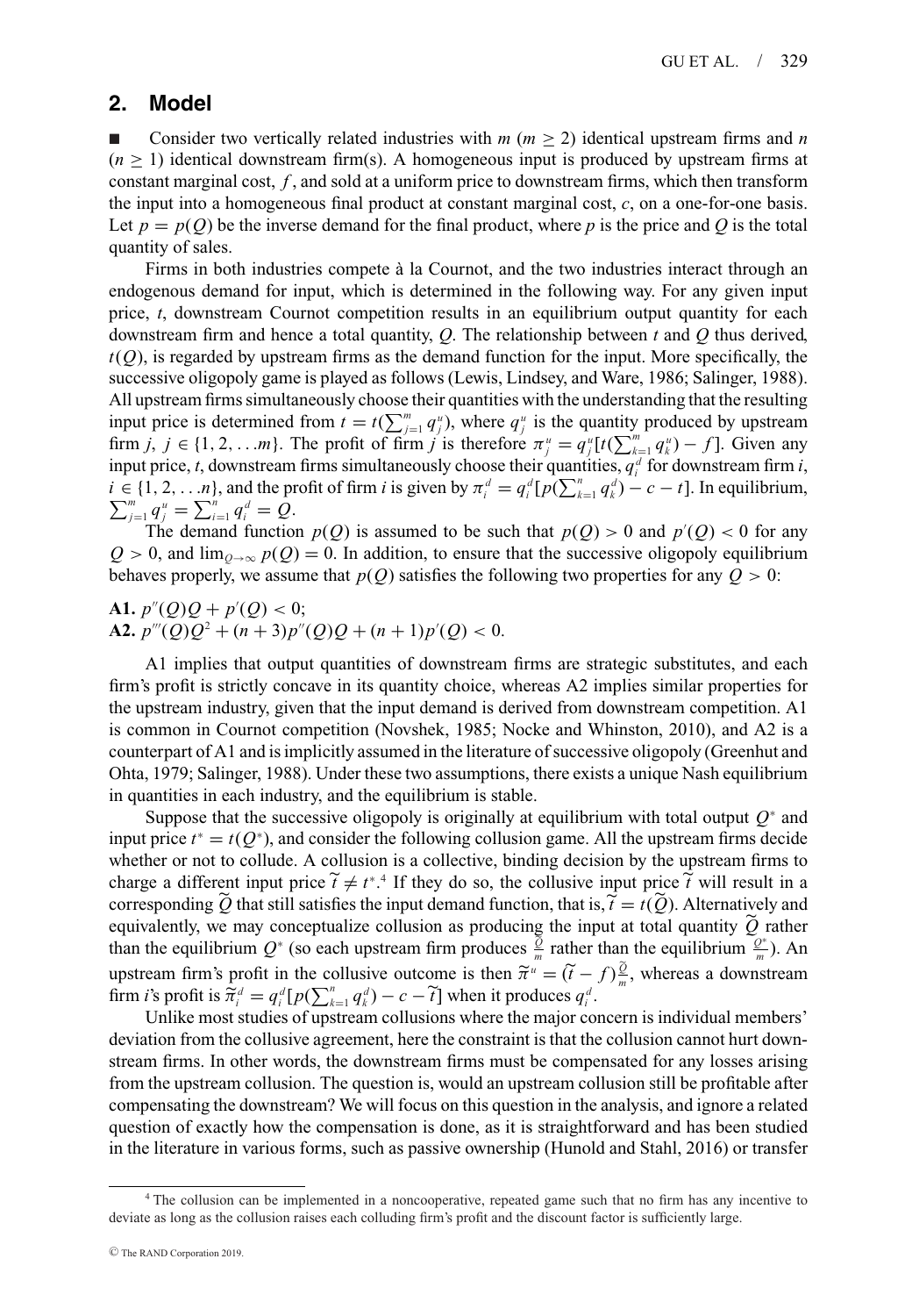pricing with rationing (Schinkel, Tuinstra, and Ruggeberg, 2008). Consequently, our task is to ¨ identify conditions under which an upstream collusion raises the joint profits of the upstream and downstream industries.

## **3. Analysis**

**Demand for input.** For any given input price  $t$ , a downstream firm  $i$  chooses its output quantity  $q_i^d$  to maximize its profit  $\pi_i^d$ . In equilibrium, all downstream firms choose the same quantity  $q_i^d = \frac{Q}{n}$ , so the first-order condition,  $\frac{\partial \pi_i^d}{\partial q_i^d} = 0$ , leads to:

$$
t(Q) = p'(Q)\frac{Q}{n} + p(Q) - c,
$$
 (1)

which defines the endogenous demand function for input.<sup>5</sup> Note that  $t'(Q) = p''(Q)\frac{Q}{n} + p'(Q)\frac{n+1}{n}$ , then A1 implies that  $t'(Q) < 0$ , or equivalently,  $Q'(t) < 0$ , meaning that there is a one-toone mapping between *t* and *Q*, and that a higher input price always results in a smaller total production quantity.

The input demand function,  $t(Q)$ , is valid in both oligopoly competition and collusion. In what follows, it will be convenient to treat *Q* as the instrument of collusion rather than *t*. It is also useful to define the downstream markup as  $\sigma(Q) \equiv p(Q) - t(Q) - c$ . Given (1),  $\sigma(Q) = -p'(Q)\frac{Q}{n} > 0$ . Then,  $\sigma'(Q) = -\frac{1}{n}[p''(Q)Q + p'(Q)] > 0$ . Given the inverse relationship between *t* and  $Q, \sigma'(Q) > 0$  is equivalent to  $\sigma'(t) < 0$ . That is, when the input price is higher, the downstream markup becomes smaller. This is because A1 and A2 of the demand function imply cost absorption, that is, any increase in the input price will be absorbed by downstream firms, albeit only partially.

*Lemma 1.* When the input price increases, the industrial total output (*Q*) and the downstream markup  $(\sigma)$  both decrease.

 $\square$  Successive oligopoly. The successive oligopoly equilibrium is solved by backward induction. The downstream competition has been derived above and captured by equation (1). Facing such demand for input, upstream firm *j* chooses quantity  $q_j^u$  to maximize its profit  $\pi_j^u$ . The first-order condition,  $\frac{\partial \pi_j^u}{\partial q_j^u} = 0$ , then leads to:

$$
\[p'(Q)\frac{Q}{n} + p(Q) - c - f\] + \left[\frac{n+1}{n}p'(Q) + \frac{Q}{n}p''(Q)\right]q_j^u = 0.
$$

In equilibrium, each upstream firm produces the same amount:  $q_j^u = \frac{Q}{m}$ , so we have

$$
[(m+n+1-nm)p'(Q^*)+p''(Q^*)Q^*]\frac{Q^*}{nm}+[p'(Q^*)Q^*+p(Q^*)]=c+f.
$$
 (2)

By A1 and A2, the equilibrium quantity,  $Q^*$ , is determined uniquely by (2). Given  $Q^*$ , the equilibrium values of all the other variables can then be uniquely determined.

 **Joint-profit maximization.** Consider the two industries' total profits as a function of the total quantity, *Q*:

$$
\Pi(Q) = [p(Q) - c - f]Q,
$$

<sup>&</sup>lt;sup>5</sup> The second derivative is  $\frac{\partial^2 \pi_i^d}{\partial (q_i^d)^2} = p''(Q)q_i^d + 2p'(Q)$ . If  $p''(Q) < 0$ , then  $p''(Q)q_i^d + 2p'(Q) < 0$ ; if  $p''(Q) \ge$ 0, then  $p''(Q)q_i^d + 2p'(Q) \leq p''(Q)Q + 2p'(Q) < p''(Q)Q + p'(Q) < 0$ , where the last inequality is due to A1. In subsequent analysis, the second-order conditions are always satisfied given A1 and A2, and are therefore omitted to save space.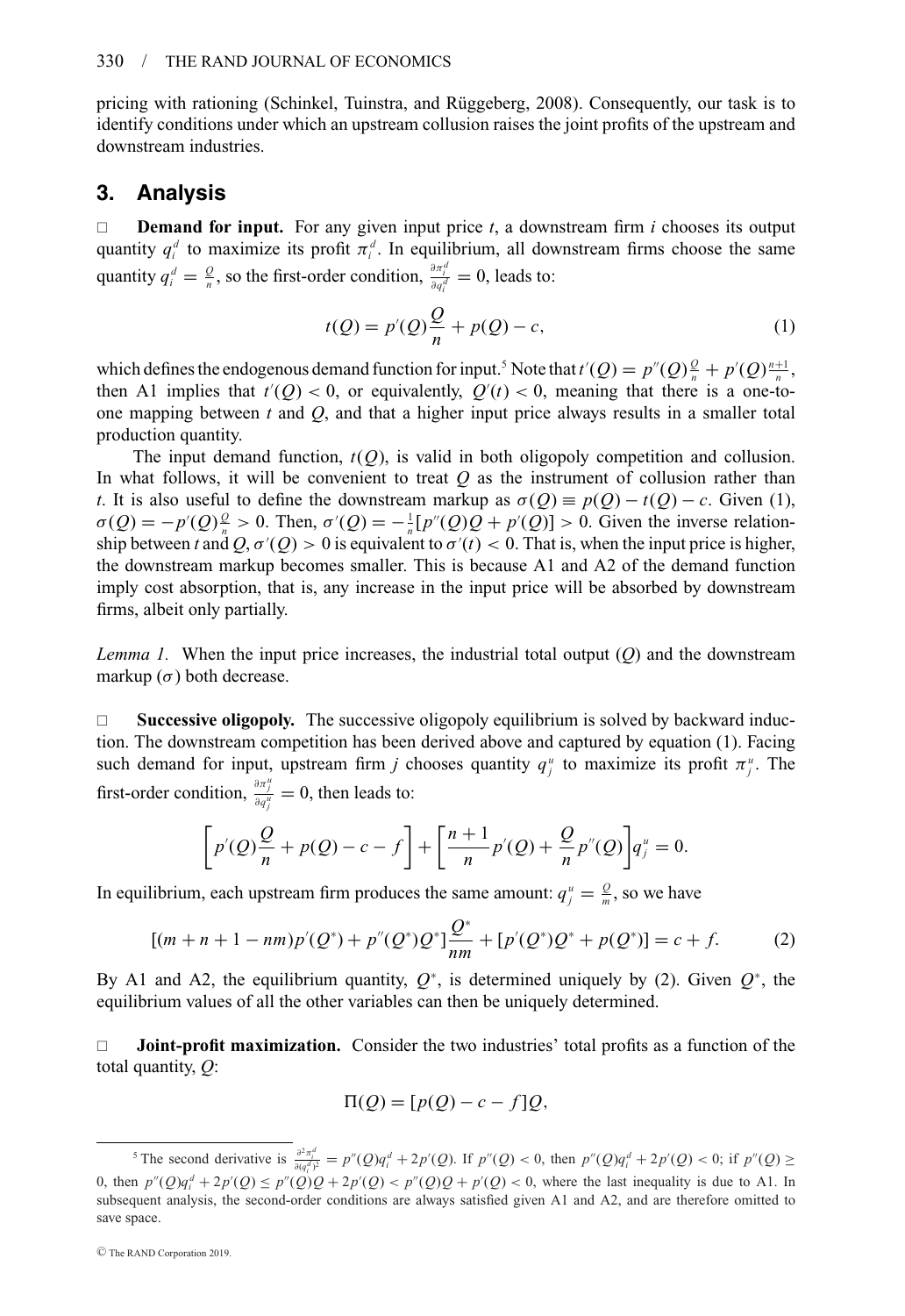which is maximized at  $\frac{\partial \Pi(Q)}{\partial Q} = 0$ , or

$$
p'(Q^{**})Q^{**} + p(Q^{**}) = c + f.
$$
\n(3)

(3) defines a unique quantity, *Q*∗∗, referred to hereafter as the *monopoly quantity*, which maximizes the two industries' joint profits. The left-hand side of (3) is the marginal revenue from all firms in the two industries, and the right-hand side is the (joint) marginal cost.

□ **Vertical and horizontal externalities.** Compare (2) with (3). The two equations differ in that (2) has an extra term:

$$
NE \equiv [(m + n + 1 - nm)p'(Q^*) + p''(Q^*)Q^*]\frac{Q^*}{nm}.
$$
\n(4)

This term captures the extra effect due to competition and is referred to as the *net externality* (hence, the notation *NE*). If *NE* > 0, we will have  $p'(Q^*)Q^* + p(Q^*) < c + f = p'(Q^{**})Q^{**} +$  $p(Q^{**})$ , which in turns implies  $Q^* > Q^{**}$ , given that  $\Pi(Q)$  is concave in *Q* by A1. That is a situation in which firms overproduce in successive oligopoly as compared to the monopoly quantity. If *NE* < 0, firms underproduce, leading to  $Q^*$  <  $Q^{**}$ .

*Lemma 2.* The equilibrium total output in successive oligopoly  $(Q^*)$  is greater than the monopoly output  $(Q^{**})$  if and only if  $NE > 0$ .

To understand how the competitive outcome differs from the monopoly outcome, we show below that *NE* captures the discrepancy between the individual and the collective incentives, and can be further decomposed into two externalities<sup>6</sup>:

$$
NE = \frac{\partial \pi_i^d}{\partial q_i^d} - \frac{\partial \Pi(Q)}{\partial q_i^d} = \underbrace{-(t^* - f)}_{\text{Vertical externality}} + \underbrace{\left[-\frac{n-1}{n}p'(Q^*)Q^*\right]}_{\text{Horizontal externality}}.
$$
 (5)

When choosing its output quantity, an individual downstream firm ignores two effects on the profits of other firms in the two industries, as captured by the two terms on the right-hand side of equation (5). The first term,  $-(t^* - f)$ , comes from  $-\frac{\partial (\sum_{j=1}^m \pi_j^u)}{\partial x_i d}$  $\frac{\partial}{\partial q_i^d} = -\frac{\partial [(t^*-f)Q]}{\partial Q} \frac{\partial Q}{\partial q_i^d} = -(t^*-f).$ It measures how a downstream firm's output affects the total upstream profits, and is therefore referred to as a *vertical externality*. As upstream firms enjoy a positive markup (i.e.,  $t^* > f$ ) in equilibrium, an additional unit of downstream sales would have benefited upstream firms, but downstream firms ignore such benefits, so they produces too little from the viewpoint of all firms' collective interest. The second term in (5),  $-\frac{n-1}{n}p'(Q^*)Q^*$ , comes from  $-\frac{\partial(\sum_{i\neq i}^n \pi_k^d)}{\partial q_i^d}$  $-\frac{n-1}{n}Q^*\frac{\partial[p(Q)-t^*-c]}{\partial Q}\frac{\partial Q}{\partial q_i^d}=-\frac{n-1}{n}p'(Q^*)Q^*$ . It measures how an individual downstream firm's output affects the profits of all other downstream firms, and is thereafter referred to as a *horizontal*

 $6$  In successive oligopoly, a downstream firm's individual incentive is captured by:

$$
\frac{\partial \pi_i^d}{\partial q_i^d} = \frac{\partial \pi_i^d(Q)}{\partial Q} \frac{\partial Q}{\partial q_i^d} = p'(Q)\frac{Q}{n} + p(Q) - c - t
$$
  

$$
= \left[ p'(Q)Q + p(Q) - c - f \right] + (f - t) - \frac{n - 1}{n}p'(Q)Q
$$
  

$$
= \frac{\partial \Pi(Q)}{\partial q_i^d} + (f - t) + \left[ -\frac{n - 1}{n}p'(Q)Q \right],
$$

where  $\frac{\partial \Pi(Q)}{\partial q_i^d} = \frac{\partial \Pi(Q)}{\partial Q} \frac{\partial Q}{\partial q_i^d} \equiv p'(Q)Q + p(Q) - c - f$  represents the collective incentive, that is, how this downstream firm's output affects the upstream and downstream firms' joint profit.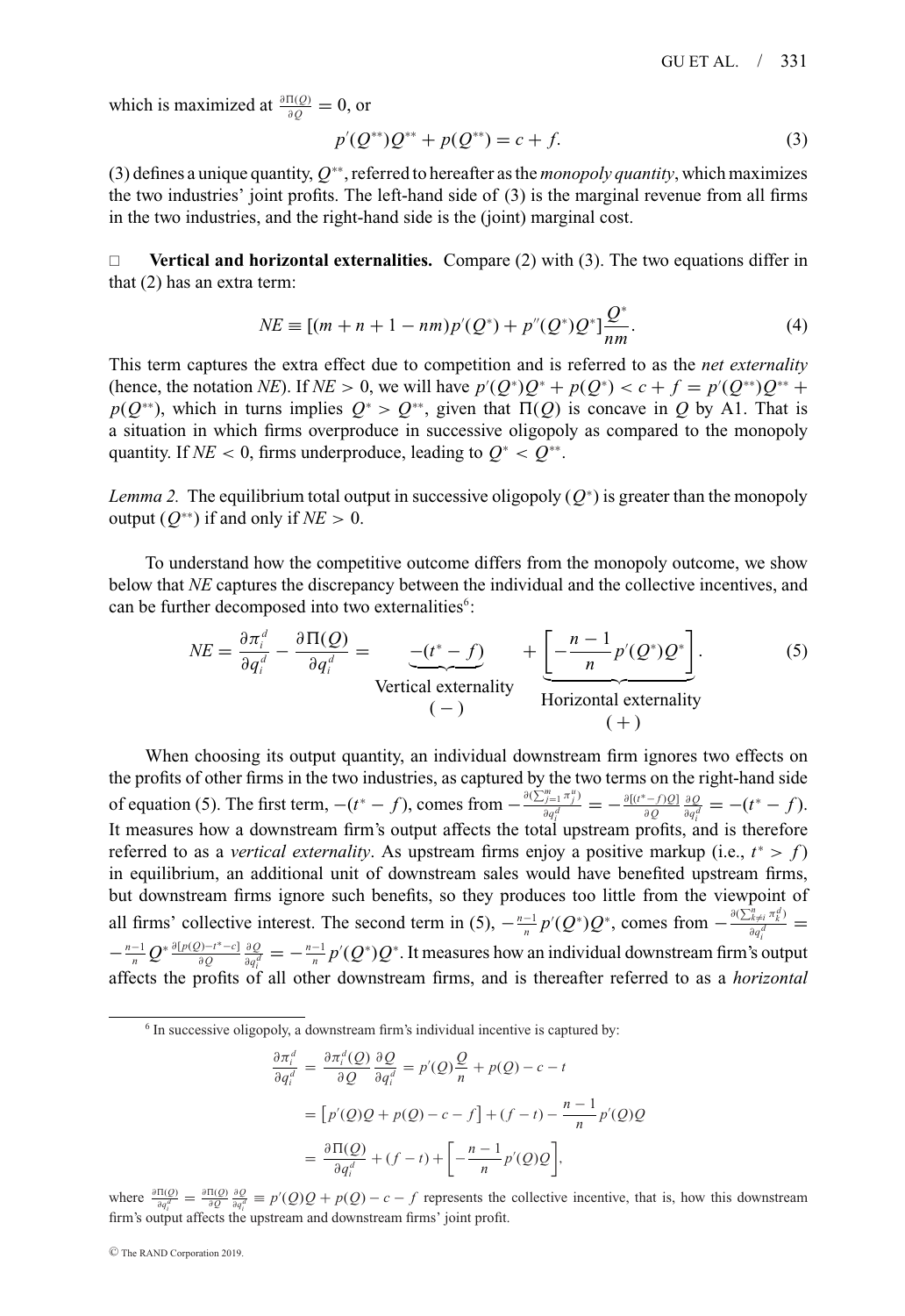*externality*. Because a downstream firm's output hurts its competitors but it ignores such damage, it tends to produce too much from the viewpoint of collective interest.

In sum, competition in successive oligopoly results in a vertical externality and a horizontal externality.7 From the perspective of joint profits, vertical externality tends to reduce the total output, whereas horizontal externality tends to increase it. The firms' joint profit is maximized if the two externalities exactly cancel out. If the horizontal externality dominates, that is, if  $NE > 0$ , firms produce too much to the detriment of their collective interest.

 $\Box$  **The upstream, downstream, and joint profits.** We now look at how a change in *Q* affects the profits in the two industries. Because  $t(Q)$  decreases in *Q* (Lemma 1), there exists a  $Q^{\text{max}}$ such that  $t(Q^{\text{max}}) = f$ , at which point the upstream profit is zero, so the range of permissible *Q* is between 0 and *Q*max.

The downstream total profit is  $\Pi^d(Q) = \sigma(Q)Q$ , where  $\sigma(Q)$  is the downstream markup as defined earlier. Then,  $\frac{\partial \Pi^d(Q)}{\partial Q} = \sigma'(Q)Q + \sigma(Q)$ . By Lemma 1,  $\sigma'(Q) > 0$ , so  $\frac{\partial \Pi^d(Q)}{\partial Q} > 0$ , meaning that the downstream total profit increases with industry total output. This is because a larger total output indicates a smaller input price, which in turn implies a greater downstream markup (Lemma 1). Greater total output and greater markup reinforce each other to lead to a greater total downstream profit. Therefore,  $\Pi^d$  is a monotonically increasing function of *Q*, reaching the largest level at *Q*max.

The upstream firms' total profit,  $\Pi^u(Q) = (t - f)Q$ , is maximized when

$$
\frac{Q}{n}[p''(Q)Q + 2p'(Q)] + [p'(Q)Q + p(Q)] = c + f.
$$
\n(6)

Given A2,  $\Pi^u(Q)$  is concave, so (6) has a unique solution, which is denoted as  $Q^u$ . Because  $p''(Q)Q + 2p'(Q) < 0$ , a comparison between (6) and (3) reveals:

$$
Q^u < Q^{**}.\tag{7}
$$

That is, the upstream total profit is maximized at an output level smaller than the monopoly quantity. This is because a larger *Q* benefits downstream firms, and the downstream gain outweighs the upstream loss if the current output is  $Q^u$ , at which the upstream profit changes by a secondary order. For a similar reason, after comparing (6) with (2), we have

$$
Q^u < Q^*.\tag{8}
$$

That is, the upstream firms would collectively prefer an output level that is smaller than the equilibrium level.

In sum, among the three output levels (the equilibrium quantity, *Q*<sup>∗</sup> ; the monopoly quantity,  $Q^{**}$ ; and the one that maximizes the total upstream profit,  $Q^u$ ,  $Q^* \leq Q^{**}$  and  $Q^u \leq Q^*$  both holds unconditionally, whereas the comparison between *Q*∗∗ and *Q*<sup>∗</sup> depends on the sign of *NE*. Figure 1 draws the total profits of the upstream  $(\Pi^u)$ , the downstream  $(\Pi^d)$ , and all firms combined ( $\Pi$ ) as functions of *Q*. In the left panel,  $N_E > 0$  so  $Q^* > Q^{**}$ , and we have  $Q^u < Q^{**} < Q^*$ . In the right panel, *NE* < 0 so  $Q^* < Q^{**}$ , and we have  $Q^u < Q^* < Q^{**}$ . The comparison between *Q*∗∗ and *Q*<sup>∗</sup> is crucial because, starting from the equilibrium *Q*<sup>∗</sup>, a smaller *Q* (resulting from a higher collusive input price) raises the joint profit if and only if  $Q^* > Q^{**}$  to begin with.

The results are summarized in the following proposition:

$$
NE = \frac{\partial \pi_j^u}{\partial q_j^u} - \frac{\partial \Pi(Q)}{\partial q_j^u} = \underbrace{-\frac{m-1}{mn} Q^* \left[ p''(Q^*)Q^* + (n+1)p'(Q^*) \right]}_{\text{Horizontal externally}} + \underbrace{\frac{Q^*}{n} \left[ p''(Q^*)Q^* + 2p'(Q^*) \right]}_{\text{Vertical externally}}
$$
\n
$$
\qquad \qquad (+)
$$

<sup>7</sup> The decomposition is from the perspective of downstream firms. A similar and equivalent decomposition can be carried out from the angle of upstream firms: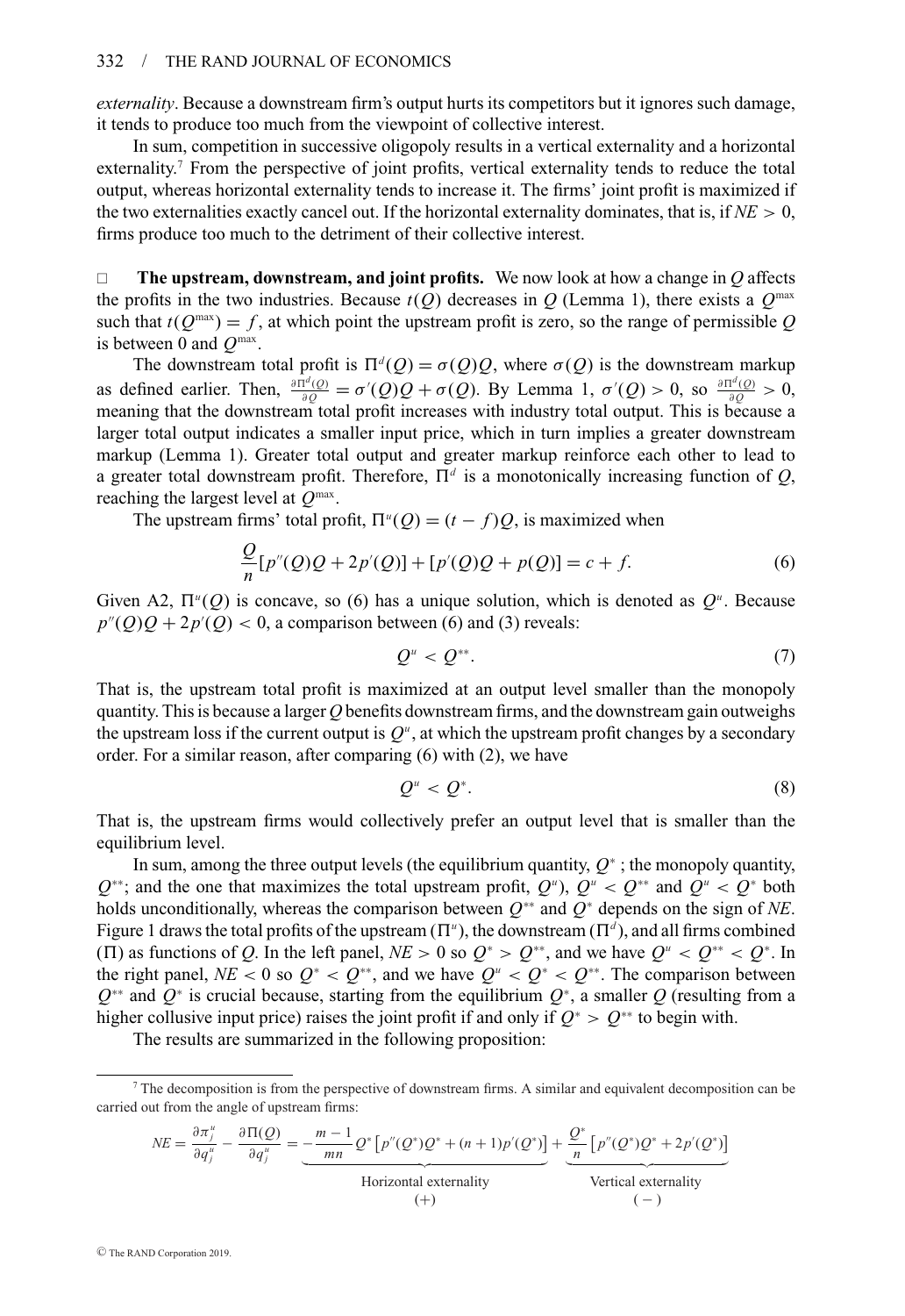FIGURE 1

PROFIT CURVES AS FUNCTIONS OF *Q* [Color figure can be viewed at wileyonlinelibrary.com]



*Proposition 1.* Consider the equilibrium total output  $Q^*$  in successive oligopoly.

- (i) When  $NE > 0$ , we have  $Q^u < Q^{**} < Q^*$ . Then, a small reduction of total output from  $Q^*$ raises the upstream and joint profits but reduces the downstream profits.
- (ii) When  $NE < 0$ , we have  $Q^u < Q^* < Q^{**}$ . Then, a small reduction of total output from  $Q^*$ raises the upstream profits but reduces the downstream and joint profits. Conversely, a small increase of total output reduces the upstream profits but raises the downstream and joint profits.
- (iii) When  $NE = 0$ , we have  $Q^u < Q^* = Q^{**}$ . Then, a different Q (either larger or smaller than *Q*<sup>∗</sup> ) can only reduce the total profit.

□ The profitability of price-raising upstream collusion. Most real-life cases of upstream collusion, including the Japanese automobile parts litigations, involved colluding to raise the input price. In our setting, this means that starting from the successive oligopoly equilibrium (i.e.,  $t^*$  =  $t(Q^*)$ ), the upstream firms raise the input price  $(\tilde{t} > t^*)$  by a small amount and correspondingly reduce the total production quantity ( $Q < Q^*$ ). Most of our analysis below will focus on such kind of collusion, hereafter referred to as *price-raising upstream collusion* (or simply upstream collusion when there is no ambiguity).

In this article, we look for profitable upstream collusion which must compensate the downstream. Apparently, it requires the collusion to raise the two industries' joint profits. According to Proposition 1, the joint profit is raised if and only if *NE* > 0.

*Proposition 2.* Price-raising upstream collusion is profitable if and only if *NE* > 0. When such collusion takes place, the price for the final product is higher than in successive oligopoly, whereas social welfare and consumer surplus are both lower.

Because the collusion raises the input price, the total output quantity drops and thus the final price must rise. Because the final price is higher, consumers are worse off. Because the final price moves further away from the social marginal cost (i.e.,  $c + f$ ), social welfare also drops. These unambiguous negative effects of profitable upstream collusion justifies the antitrust lawsuits mentioned in the Introduction.

Rearrangement of the terms in (4) reveals that  $NE > 0$  is equivalent to:

$$
(m-1)(n-1) > \rho(Q^*) + 2,
$$
\n(9)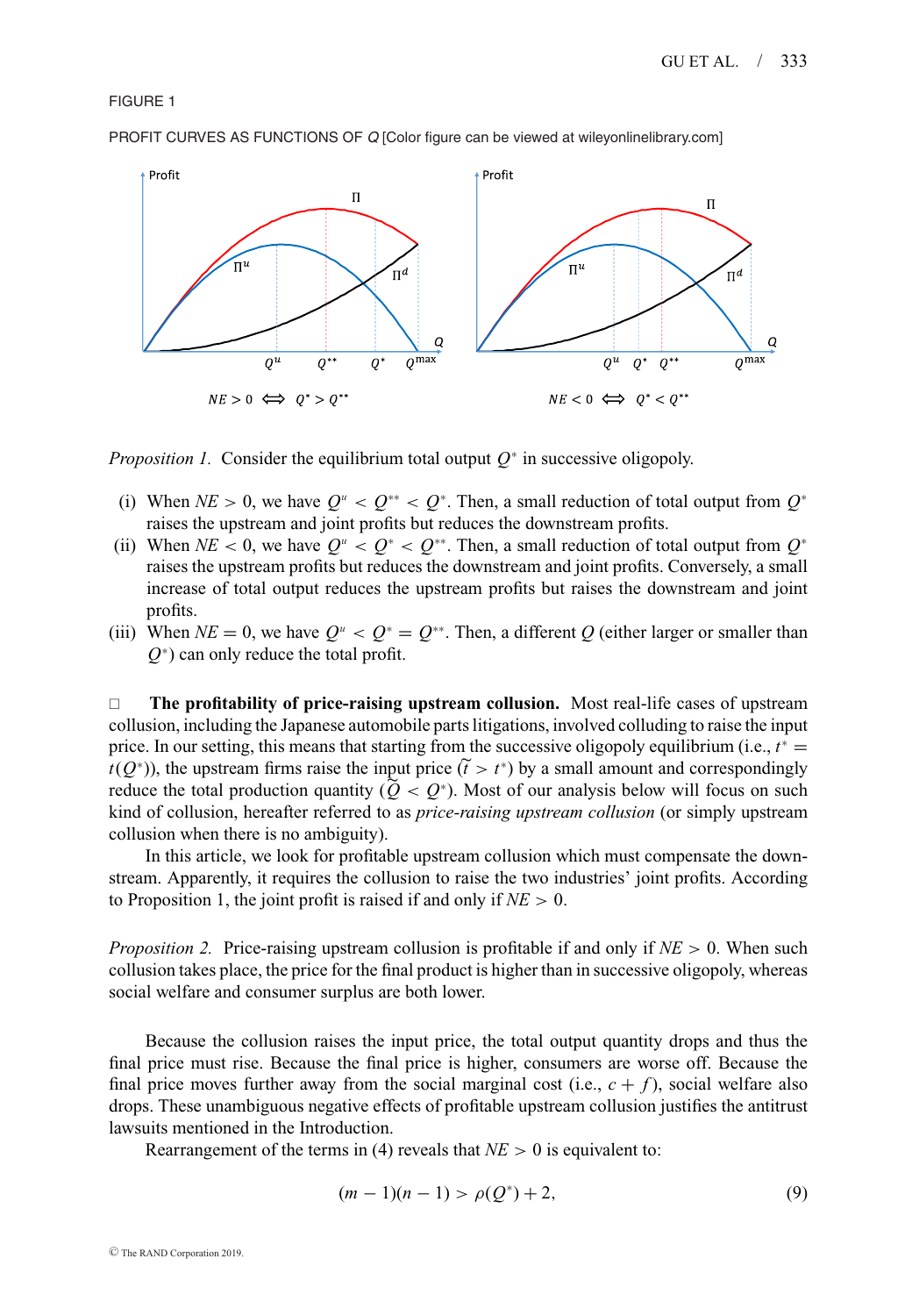where

$$
\rho(Q) \equiv \frac{p''(Q)Q}{p'(Q)}
$$

is the degree of demand concavity (Faulí-Oller, 1997; Mrázová and Neary, 2017; Ziss,  $2001$ ).<sup>8</sup> Given A1, we have  $\rho(Q) > -1$ . Immediately, we conclude that upstream collusion is never profitable if the downstream has only one firm  $(n = 1)$ , or each industry has exactly two firms  $(m = n = 2).$ 

Clearly, (9) is easier to satisfy when *m* or *n* is larger or  $\rho(Q^*)$  is smaller. The following proposition summarizes the factors that affect the profitability of upstream collusion.

*Proposition 3.* A price-raising upstream collusion is more likely to be profitable if:

- (i) demand is less concave (i.e.,  $\rho(Q^*)$  is smaller); or
- (ii) the upstream has more firms (i.e., *m* is larger); or
- (iii) the downstream has more firms (i.e., *n* is larger); or
- (iv) the vertical market structure is more balanced (i.e.,  $|m n|$  is smaller for fixed  $m + n$ ), but is unaffected if *m* and *n* are switched.

To understand (i), note that a smaller  $\rho(Q^*)$  indicates a less elastic demand for the final product,<sup>9</sup> which allows firms to charge a higher price. This is true for both monopoly and oligopoly.10 However, monopoly price tends to rise more rapidly than oligopoly price, as the latter is constrained by horizontal competition. This makes it more likely for the oligopoly price to be smaller than the monopoly price.

As for (ii), (iii), and (iv), note that collusion profitability is solely determined by a comparison between the competitive output, which depends on *m* and *n*, and the monopoly output, which does not. When *m* or *n* increases, apparently the oligopoly output increases. In the extreme case of either  $m = \infty$  or  $n = \infty$  (so that either industry becomes perfectly competitive), a slight increase of the input price always raises the joint profit. If the two industries become more imbalanced, the stronger industry will take advantage of the weaker industry by having a larger markup, thereby reducing the total output. To see this, compare the market structure of  $5 \times 1$  versus  $3 \times 3$ . In  $5 \times 1$ , the upstream is quite competitive, whereas the downstream is a monopoly. Although the input price is low, the downstream will be able to charge a large markup so that the equilibrium output tends to be small. By contrast, in  $3\times3$ , neither industry is dominant, and the equilibrium output will be greater than in  $5 \times 1$ .

Conclusion (i) is consistent with the findings by Pindyck (1979), who suggests that inelastic demands facilitate collusion. Demand concavity in our two-layer setting is similar to the demand elasticity in Pindyck's one-layer industry. The driving force is similar, too. In our setting, inelastic demand is conducive to collusion profitability because the demand condition raises monopoly price faster than it does oligopoly price, making it more likely for the latter to fall below the former. In the conventional cartel setting of Pindyck (1979), an inelastic demand means greater collusive profits, which are needed to cover the cost of organizing and maintaining a cartel.

Conclusion (ii) links cartel success to the number of firms in the industry where collusion is taking place. It is the opposite of findings in conventional cartel theory, which typically considers a single industry without any downstream oligopoly buyers. In the traditional setting, collusion is constrained by individual members' incentive to deviate. When there are more firms in that industry, each member's market share in the collusive arrangement becomes smaller. This

<sup>&</sup>lt;sup>8</sup> Mrázová and Neary (2017) used the term "demand convexity" for  $-\frac{p''(Q)Q}{p'(Q)}$ , whereas Faulí-Oller (1997) and Ziss (2001) used the term "demand concavity."

<sup>&</sup>lt;sup>9</sup> For example, when the demand is  $p = a - bQ^x$  (for  $x > 0$ ),  $\rho(Q^*) = x - 1$ , and a smaller  $\rho(Q^*)$  corresponds to a smaller *x*, which means smaller elasticity.

<sup>&</sup>lt;sup>10</sup> That's why Pindyck (1979) argues that a smaller demand elasticity allows cartels to obtain larger profits.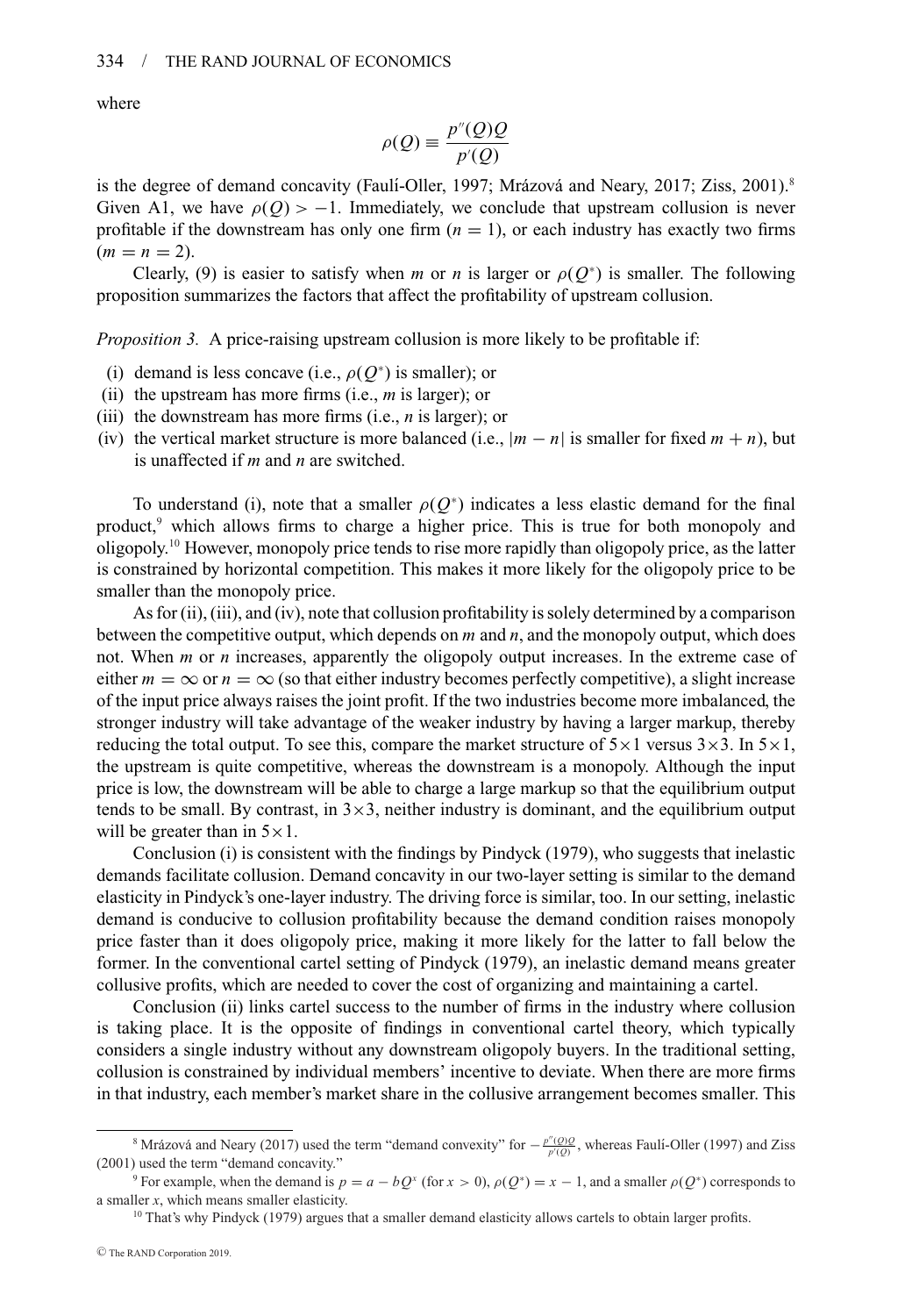means breaking away from the agreement (and enjoy the entire market for a short time) is more tempting, making collusion more difficult. In our setting, by contrast, collusion is constrained by the compensation requirement. When there are more upstream firms, it is more likely for firms to overproduce in equilibrium, in which case a higher input raises the total profits. We can imagine a more general setting in which upstream collusions face both the incentive constraint and the compensation constraint. The interaction between the two forces in a repeated game will likely lead to a nonmonotonic relationship between upstream collusion and the number of firms. Indeed, Symeonidis's (2003) empirical study has uncovered an inverted U-relationship between market concentration and collusion incidence.

Because a greater number of firms in either industry is conducive to profitable upstream collusion, entry of new competitors into the upstream or downstream industry may precipitate upstream collusion. Exit has the opposite effect: collusion is less likely to be profitable. Finally, horizontal merger in either industry reduces the intensity of horizontal competition, making collusion less likely to be profitable.

### **4. Extensions**

- In what follows, we will consider four extensions: collusion when firms compete in price, collusion under increasing marginal costs, price-reducing collusions, and vertical disintegration. These extensions establish the robustness of the major insights, reveal additional factors that affect collusion profitability, and demonstrate the usefulness of the horizontal-vertical externality framework in understanding vertical conducts well beyond upstream collusions.

**Bertrand competition.** The main analysis has assumed that both industries compete in quantities. Now suppose that downstream firms carry out Bertrand competition (the nature of upstream competition will be specified later). If the final products continue to be perfect substitutes, then each downstream firm's profit is zero, and the equilibrium total production quantity is such that  $Q^* > Q^u = Q^{**}$ . In that case, upstream collusion always increases upstream profit without hurting downstream firms.

Now suppose that the final products are differentiated, with downstream firm *i* facing demand  $q_i(p_i, \mathbf{p}_{-i})$  with  $\frac{\partial q_i(p_i, \mathbf{p}_{-i})}{\partial p_i} < 0$  and  $\frac{\partial q_i(p_i, \mathbf{p}_{-i})}{\partial p_{-i}} > 0$  for  $i \in \{1, ..., n\}$ , where  $\mathbf{p}_{-i}$  is the price vector of all other downstream firms except  $i^{11}$ . The equilibrium price  $p_i^*$  must satisfy the individual first-order condition (FOC):

$$
q_i(p_i, \mathbf{p}_{-i}) + (p_i - t - c) \frac{\partial q_i(p_i, \mathbf{p}_{-i})}{\partial p_i} = 0.
$$
 (10)

On the other hand, the joint profit of all firms,  $\Pi = \sum_{i=1}^{n} (p_i - c - f) q_i(p_i, \mathbf{p}_{-i})$ , is maximized by firm *i*'s price,  $p_i^{**}$ , if the following FOC holds:

$$
q_i(p_i, \mathbf{p}_{-i}) + (p_i - c - f) \frac{\partial q_i(p_i, \mathbf{p}_{-i})}{\partial p_i} + \sum_{j \neq i} (p_i - c - f) \frac{\partial q_j(p_i, \mathbf{p}_{-i})}{\partial p_i} = 0.
$$
 (11)

Rearranging (10), we have

$$
\frac{\partial \pi_i^d}{\partial p_i} - \frac{\partial \Pi}{\partial p_i} = -\frac{\partial \Pi^u}{\partial p_i} + \left(\frac{\partial \pi_i^d}{\partial p_i} - \frac{\partial \Pi^d}{\partial p_i}\right)
$$

<sup>&</sup>lt;sup>11</sup> In addition, we assume that an increase of any individual downstream firm's final price reduces the total output, that is,  $\sum_{j} \frac{\partial q_j(p_i, \mathbf{p}_{-j})}{\partial p_i} < 0$ . If upstream firms sell the input at price  $t$  ( $t \geq f$ ), then downstream firm *i* chooses price,  $p_i$ , to maximize  $\pi_i^d = (p_i - t - c)q_i(p_i, \mathbf{p}_{-i})$ , treating t as given. We assume  $\frac{\partial^2 \pi_i^d}{\partial (p_i)^2} < 0$  to guarantee that the FOCs are sufficient to characterize the equilibrium,  $\frac{\partial^2 \pi_i^d}{\partial p_i \partial p_{-i}} > 0$  to ensure that downstream firms' prices are strategic complements, and  $\frac{\partial^2 \pi_i^d}{\partial (p_i)^2} + \sum_{j \neq i} \frac{\partial^2 \pi_i^d}{\partial p_i \partial p_j} < 0$  to ensure stability of the equilibrium.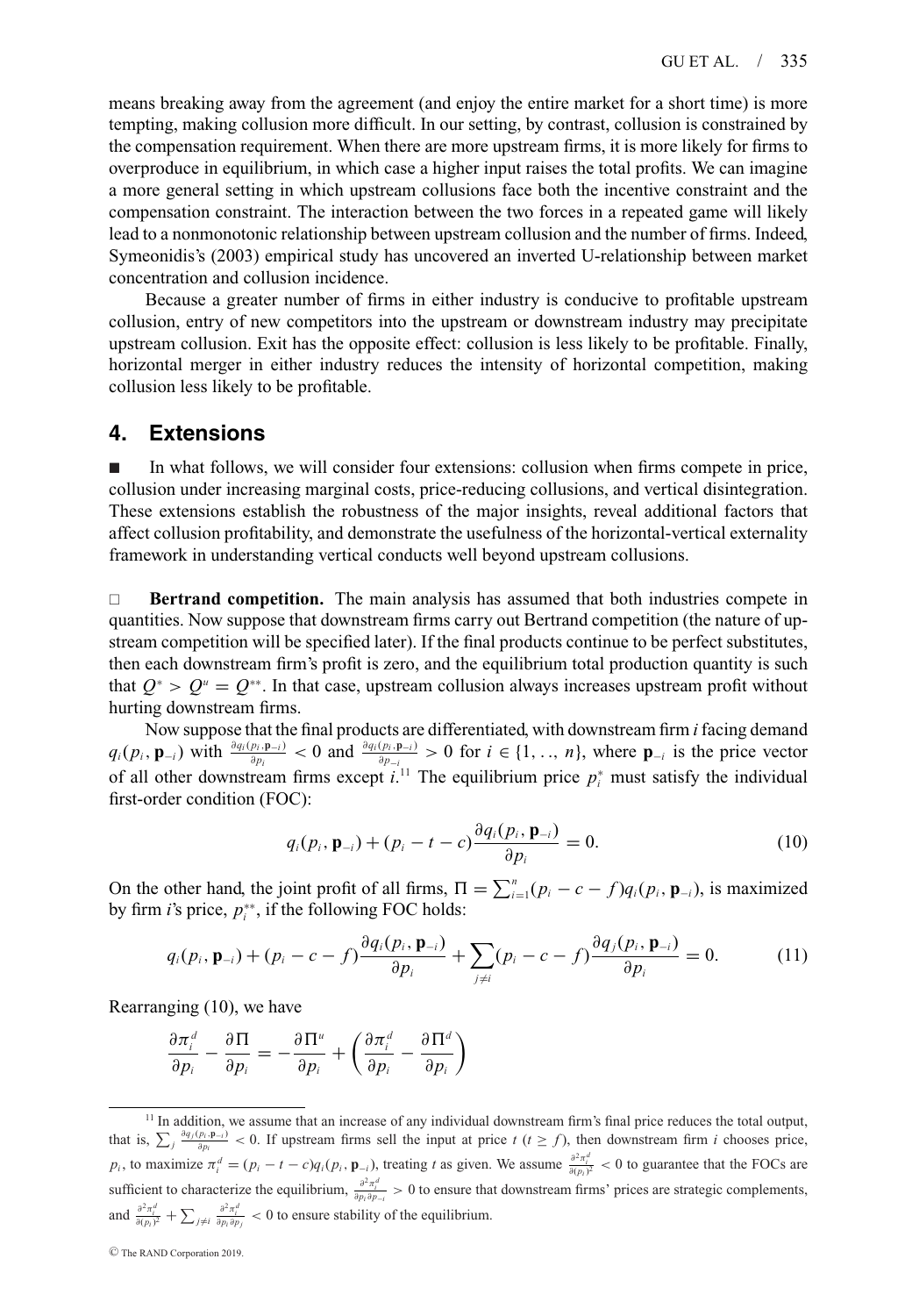$$
= \underbrace{\left[ (f-t) \sum_{j} \frac{\partial q_{j}(p_{i}, \mathbf{p}_{-i})}{\partial p_{i}} \right]}_{\text{Vertical externality}} + \underbrace{\left[ - \sum_{j \neq i} (p_{j} - c - t) \frac{\partial q_{j}(p_{i}, \mathbf{p}_{-i})}{\partial p_{i}} \right]}_{\text{Horizontal externality}}.
$$

To analyze the magnitude of vertical and horizontal externalities, we need to explicitly specify the vertical relation. If upstream firms sell the input through a "market interface" (Inderst, 2010; Ghosh, Morita, and Wang, 2014), then the equilibrium input price mainly depends on upstream competition (given the input demand arising from downstream competition). For example, if upstream firms carry out Bertrand competition (with homogeneous input), then we have  $t = f$ . The vertical externality vanishes completely, and the horizontal externality always dominates. By increasing the vertical externality, an upstream collusion will better balance the two externalities and is therefore always profitable. If upstream firms carry out Cournot competition, *t*(*Q*) is characterized by the downstream FOCs, that is,  $q_i(p_i, \mathbf{p}_{-i}) + (p_i - t - c) \frac{\partial q_i(p_i, \mathbf{p}_{-i})}{\partial p_i} = 0$ ,  $i = 1, \ldots, n$ . In addition, the equilibrium is solved from upstream FOCs,  $\frac{\partial \pi_j^u}{\partial q_j^u} = 0, j = 1, \ldots, m$ , where  $\pi_j^u = [t(Q) - f]q_j^u$ .

*Example 1.* Consider linear demand functions  $q_i = a - p_i + \lambda \sum_{j=1}^n (p_j - p_i)$  for  $i = 1, \ldots, n$ and  $\lambda > 0$ . In successive oligopoly in which upstream competition is Cournot and downstream competition is Bertrand,  $t^* = \frac{1}{m+1}(a-c-f) + f$  and  $p_i^* = a - \frac{[1+(n-1)\lambda]m}{[2+(n-1)\lambda](m+1)}(a-c$ *f*). Consequently the vertical externality is  $\frac{1}{m+1} (a - c - f)$  and the horizontal externality is  $-\frac{m}{(m+1)}\frac{(n-1)\lambda}{2+(n-1)\lambda}(a-c-f)$ . Horizontal externality dominates if and only if

$$
(m-1)(n-1) \geq \frac{2}{\lambda}.
$$

Just like in the case of Cournot competition, a larger number of firms in either industry makes it more likely for firms to overproduce in equilibrium and hence for a price-raising upstream collusion to increase the joint profit. Unlike in Cournot competition, a relatively small *m* and *n* (such as  $m = n = 2$ ) can still support a profitable collusion, as  $\lambda \le 1$  is not required. <sup>12</sup> Finally, a smaller degree of product differentiation (i.e., a greater  $\lambda$ ) increases the profitability of upstream collusions. Greater similarity among final products will reduce the total output in both monopoly and oligopoly, but the output drops slower in the latter due to horizontal competition. This makes it more likely for the equilibrium oligopoly total output to exceed the monopoly quantity.

If every upstream firm supplies exclusively to one downstream firm under the constraint that the number of upstream and downstream firms are equal (Lin, 1988, 1990; O'Brien and Shaffer, 1993), then we only need to replace *t* with  $t_i$  in the above expressions, where  $t_i$  maximize  $\pi_i^u$  =  $(t_i - f)q_i(\mathbf{p}(\mathbf{t}))$ , and  $q_i(\mathbf{p}(\mathbf{t}))$  is characterized by downstream firms' FOCs, that is,  $q_i(p_i, \mathbf{p}_{-i})$  +  $(p_i - t_i - c) \frac{\partial q_i(p_i, p_{-i})}{\partial p_i} = 0$ ,  $i = 1, ..., n$ . Again, a larger number of firms in either industry or a smaller degree of product differentiation intensifies downstream competition, and therefore makes it more likely for the horizontal externality to dominate the vertical externality.

*Example 2.* Let the final demand be  $q_i = a - p_i + \lambda \sum_{j=1}^{n} (p_j - p_i)$  for  $i \in \{1, ..., n\}$  and  $\lambda > 0$ . Let  $m = n \ge 2$  and consider exclusive dealing. Then, in equilibrium we have  $t_i^* = \frac{(2n-1)\lambda+2}{(n-1)^2\lambda^2+(5n-3)\lambda+4}(a-c-f)+f$  and  $p_i^* = \frac{(n-1)(3n-2)\lambda^2+3(3n-2)\lambda+6}{[(n-1)\lambda+2][(n-1)^2\lambda^2+(5n-3)\lambda+4]}(a-c-f)+c+f$ . Hence,

<sup>&</sup>lt;sup>12</sup> Note that equilibrium stability requires self-price effect to be stronger than cross-price effect, which always holds:  $|\frac{\partial q_i}{\partial p_i}| > |\sum_{j\neq i} \frac{\partial q_i}{\partial p_j}|$  given that  $\frac{\partial q_i}{\partial p_i} = -1 - (n-1)\lambda$  and  $\frac{\partial q_i}{\partial p_j} = \lambda$ . So, there is no need to restrict  $\lambda$  to be smaller than one. As  $\frac{\sum_{j \neq i} \frac{\partial q_j}{\partial p_j}}{\frac{1}{\partial q_j}} = \frac{(n-1)\lambda}{1+(n-1)\lambda}$  increases with  $\lambda$ , a greater  $\lambda$  indicates more homogeneous products.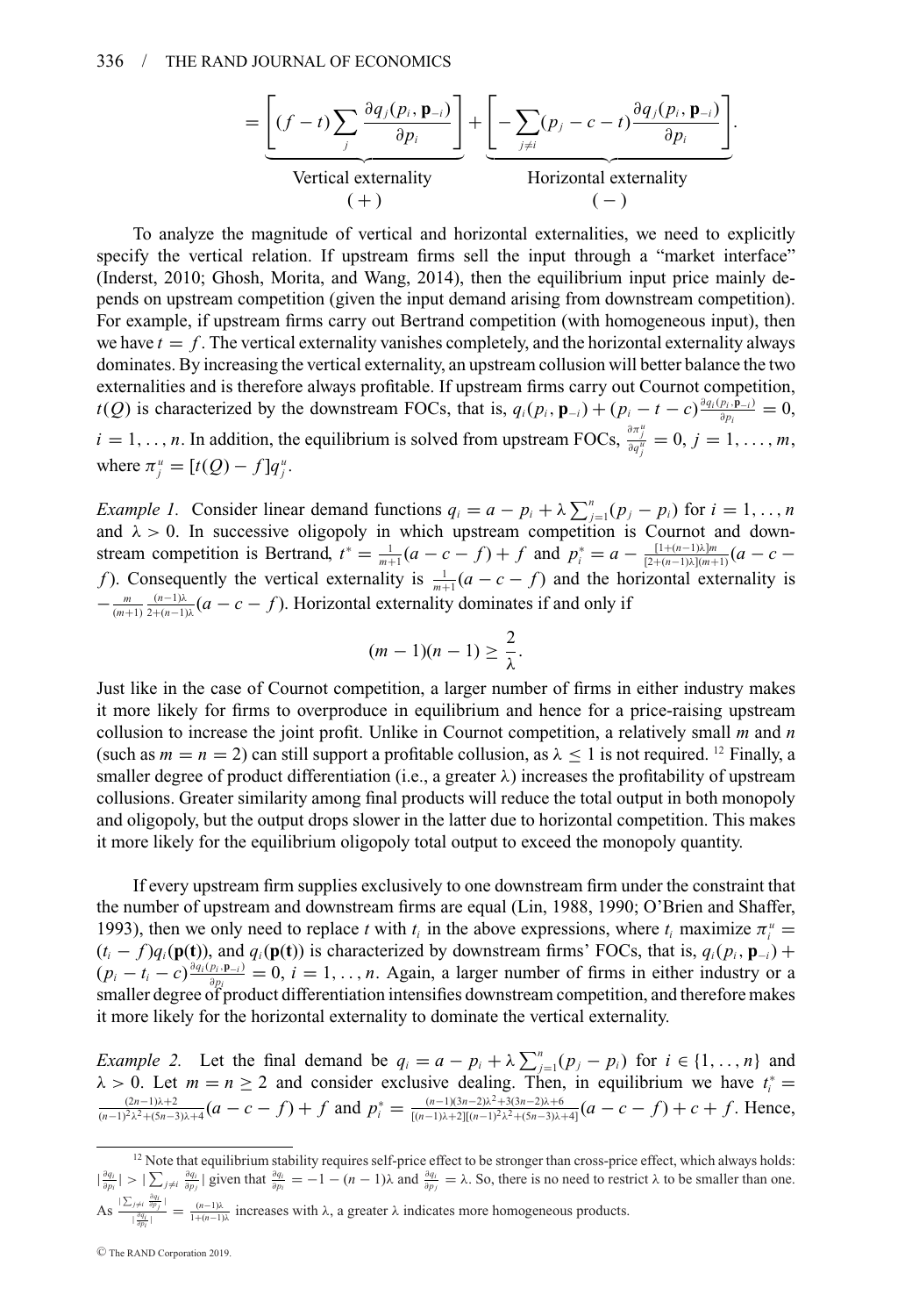the vertical externality is  $\frac{(2n-1)\lambda+2}{(n-1)^2\lambda^2+(5n-3)\lambda+4}$  (*a* − *c* − *f*) and the horizontal externality is (*n*−1)λ[(*n*−1)2λ2+(3*n*−2)λ+2] [(*n*−1)λ+2][(*n*−1)2λ2+(5*n*−3)λ+4] (*a* − *c* − *f* ). Horizontal externality dominates vertical externality if and only if

$$
\left[ (n-1) - \frac{2}{\lambda} \right] [(n-1)\lambda + 1] [(n-1)\lambda + 2] > 2.
$$
 (12)

It is straightforward to verify that (12) is easier to satisfy if the final products are more similar (i.e.,  $\lambda$  is larger) or there are more upstream-downstream pairs (i.e., *n* is larger). For example, upstream collusion is profitable for  $\lambda > 2.32$  if  $n = 2$ , and for  $n \ge 4$  if  $\lambda = 1$ .

The above results are summarized in the following proposition $13$ :

*Proposition 4.* Suppose that downstream firms carry out Bertrand competition with differentiated products. Then, upstream collusion is more likely to be profitable if there are more firms in either industry or the final products are less differentiated.

 **Increasing marginal costs.** In the main model, we have assumed that the marginal costs in both industries are constant. Now suppose marginal costs are increasing such that an upstream firm *j*'s cost is  $F(q_j^u)$ ,  $j \in \{1, ..., m\}$ , and a downstream firm *i*'s cost is  $C(q_i^d)$ ,  $i \in \{1, ..., n\}$ , with  $F'(q_j^u) \ge 0$ ,  $F''(q_j^u) \ge 0$ ,  $C'(q_i^d) \ge 0$ , and  $C''(q_i^d) \ge 0$ . The other settings remain the same.

In successive oligopoly, given input price, *t*, each downstream firm maximizes its profit:  $\max_{q_i^d \ge 0} \pi_i^d \equiv q_i^d [p(\sum_{k=1}^n q_k^d) - t] - C(q_i^d)$ , which gives rise to the inverse demand for input:

$$
t(Q) = p'(Q)\frac{Q}{n} + p(Q) - C'(\frac{Q}{n}).
$$

Following the same procedure as in the main model (see the Appendix for details), we can show that a slightly higher input price increases joint profit if and only if:

$$
(m-1)(n-1) \ge \frac{1 + \gamma(Q^*)}{\gamma(Q^*)} [\rho(Q^*) + 1],
$$
\n(13)

where  $\gamma(Q) \equiv \frac{p''(Q)Q+p'(Q)}{p'(Q)-C''(\frac{Q}{n})}$  is a variable that reflects the curvatures of the demand and marginal cost functions.<sup>14</sup> Noting that  $\gamma(Q) \in (0, \rho(Q) + 1]$  (with  $\gamma(Q) = \rho(Q) + 1$  when  $C''(\cdot) = 0$ ) and that  $\gamma(Q)$  increases with  $C''(\frac{Q}{n})$  (as the numerator and denominator are both negative), we have:

*Proposition 5.* Fixing the equilibrium output  $Q^*$ , upstream collusions are more likely to be profitable if the downstream cost is less convex (i.e., (13) is easier to satisfy when  $C''(\cdot)$  is smaller), but are unaffected by the convexity of the upstream cost.

The proposition indicates that an increasing marginal cost in the downstream makes it more difficult for upstream collusion to be profitable, more so when the downstream cost is more convex. When  $C''(·)$  is smaller, the oligopoly and monopoly output both expand, but the oligopoly output expands more due to downstream competition, just as the effect of a smaller  $\rho(Q^*)$  discussed earlier. This makes it more likely for the oligopoly output to be greater than the monopoly output.

**Price-reducing upstream collusion.** We have established that a price-raising upstream collusion is profitable if and only if*NE* > 0. What about*NE* < 0? In that case, the equilibrium total output  $Q^*$  falls below the monopoly level (i.e.,  $Q^* \in (Q^u, Q^{**})$ ) and thus  $\frac{\partial \Pi(Q^*)}{\partial Q} > 0$  (Proposition 1, see the right panel of Figure 1). If upstream firms collude to raise the input price, they would

<sup>&</sup>lt;sup>13</sup> For product differentiation, the proposition also holds if the downstream competition is Cournot.

<sup>&</sup>lt;sup>14</sup> Farrell and Shapiro (1990) and Gaudet and Salant (1991) use a similar expression:  $\frac{p''(Q)q_i+p'(Q)}{p'(Q)-C''(q_i)}$ .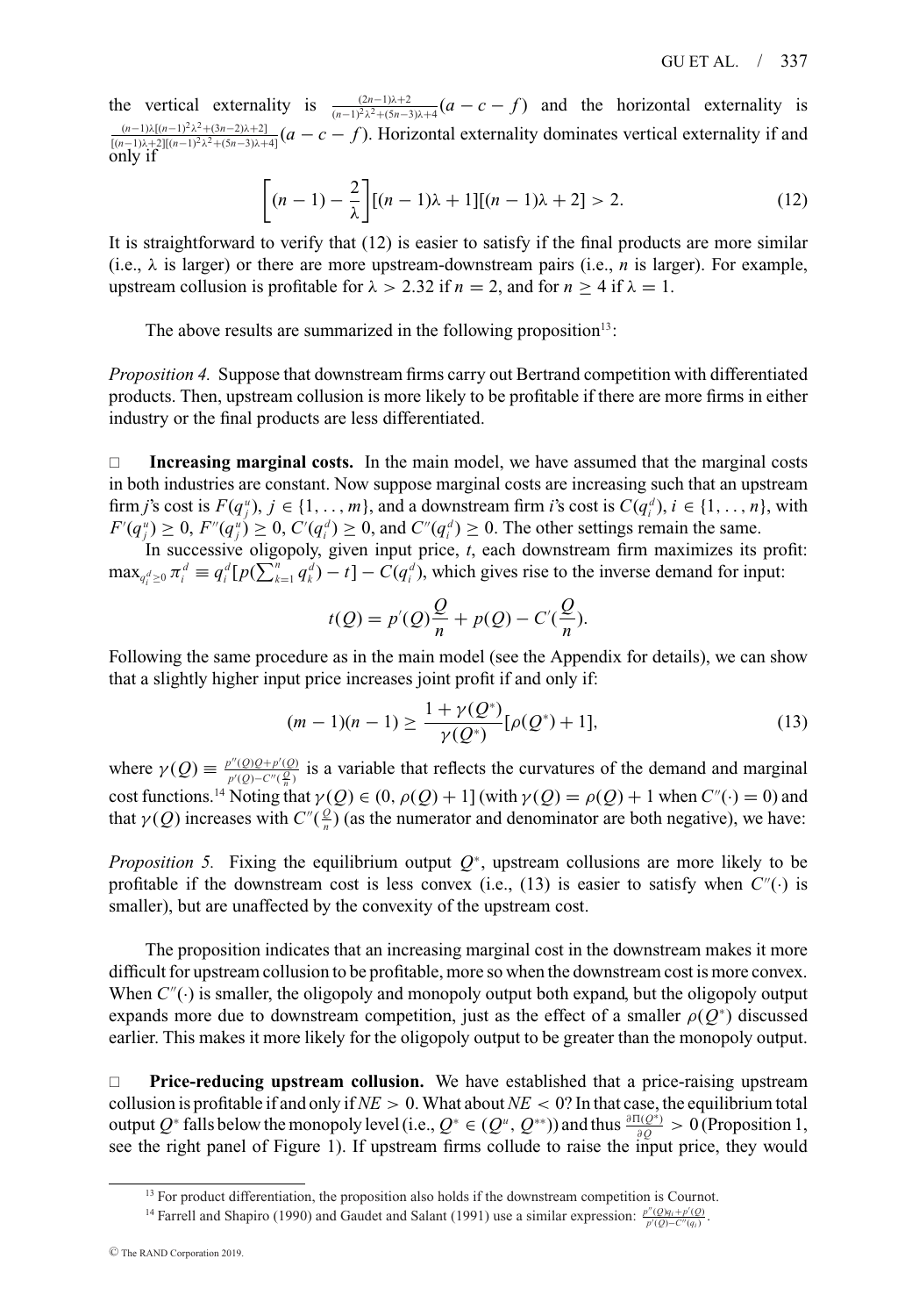still gain, but the two industries' joint profits decrease. Then, there is no way for the upstream to compensate the downstream to make every firm better off. However, if upstream firms collude to *reduce* the input price, the total profit would increase. A lower input price benefits all downstream firms but hurts upstream firms (Proposition 1). In that case, if there is a mechanism for the downstream to properly compensate the upstream (through, for example, franchise fees), then all firms can again be better off.

Because consumer surplus and total welfare increase if and only if the final price decreases or, equivalently, total output increases, price-reducing upstream collusion improves consumer surplus and total welfare.

*Proposition 6.* If *NE* < 0, then a price-reducing upstream collusion

- (i) raises the joint profit of the two industries;
- (ii) is profitable for the upstream if they are properly compensated by the downstream firms;

(iii) raises consumer surplus and social welfare.

If the demand for the final product is linear,  $\rho(Q) = 0$ , then  $NE < 0$  (i.e., the opposite of (9)) boils down to  $(m - 1)(n - 1) < 2$ , which holds when  $m = n = 2$ . In that case, upstream firms would have an incentive to collude to reduce the input price, which raises the profit of all four firms as well as the consumer surplus and social welfare. It is a win-win-win. <sup>15</sup>

 **Vertical disintegration.** In upstream collusion, the imbalance between vertical and horizontal externalities is mitigated by a marginal change of the input price. There is, however, a more dramatic adjustment to the two externalities in the form of vertical disintegration. When firms are vertically integrated, each downstream unit will obtain the input at cost. In that case, there is no vertical externality, and the remaining horizontal externality clearly hurts total profits. Vertical disintegration would then create a vertical externality, which can offset the horizontal externality and may therefore increase the total profits (unless the vertical externality is too large).

*Example 3.* Consider a  $2 \times 2$  market structure (i.e., vertical separation) with downstream demands  $q_i = a - p_i + \lambda (p_{-i} - p_i)$  for  $i \in \{1, 2\}$  and  $\lambda > 0$ . Normalize  $a - c - f = 1$ .

Suppose upstream carry out Cournot competition. The joint profit of an upstreamdownstream pair is  $\pi^{VS} = \frac{2(\lambda+1)(\lambda+4)}{9(\lambda+2)^2}$ . If both pairs integrate vertically, the profit of each integrated firm is  $\pi^{VI} = \frac{\lambda+1}{(\lambda+2)^2}$ . Then,  $\pi^{VS} > \pi^{VI}$  if and only if  $\lambda > \frac{1}{2}$ .

Suppose each upstream firm exclusively supplies one downstream firm, then we have  $\pi^{VS}$  $\frac{2(2\lambda^5 + 16\lambda^4 + 45\lambda^3 + 55\lambda^2 + 30\lambda + 6)}{(\lambda + 2)^2(\lambda^2 + 7\lambda + 4)^2}$  and  $\pi^{VI} = \frac{\lambda + 1}{(\lambda + 2)^2}$ . Again,  $\pi^{VS} > \pi^{VI}$  if and only if  $2 > (4 + \lambda)(1 - \lambda^2)$ , that is,  $\lambda > 0.76$ . Therefore, when the final products are sufficiently similar, vertical separation can increase the four firms' joint profit.

In the above example, the benefit of vertical separation is conditional—the final products must be sufficiently similar. If products are very different (i.e.,  $\lambda$  is very small), vertical disintegration generates a vertical externality that is too large, which hurts the total profit. This result contrasts with Lin (1988), who finds that vertical separation always increases the joint profit regardless of the degree of product differentiation. That is because Lin (1988) considers downstream competition in a Hotelling setting, which means the total demand for final products is perfectly inelastic. A higher final price (due to vertical disintegration) unambiguously increases the joint profit. By contrast, here we have adopted a more general demand function such that the total quantity sold decreases with the final price.

<sup>&</sup>lt;sup>15</sup> To be consistent with the main analysis, here we imply that upstream firms reach a binding agreement to charge a price that is lower than the equilibrium level. This is similar, although not identical, to the price caps that Rey and Tirole (forthcoming) have analyzed.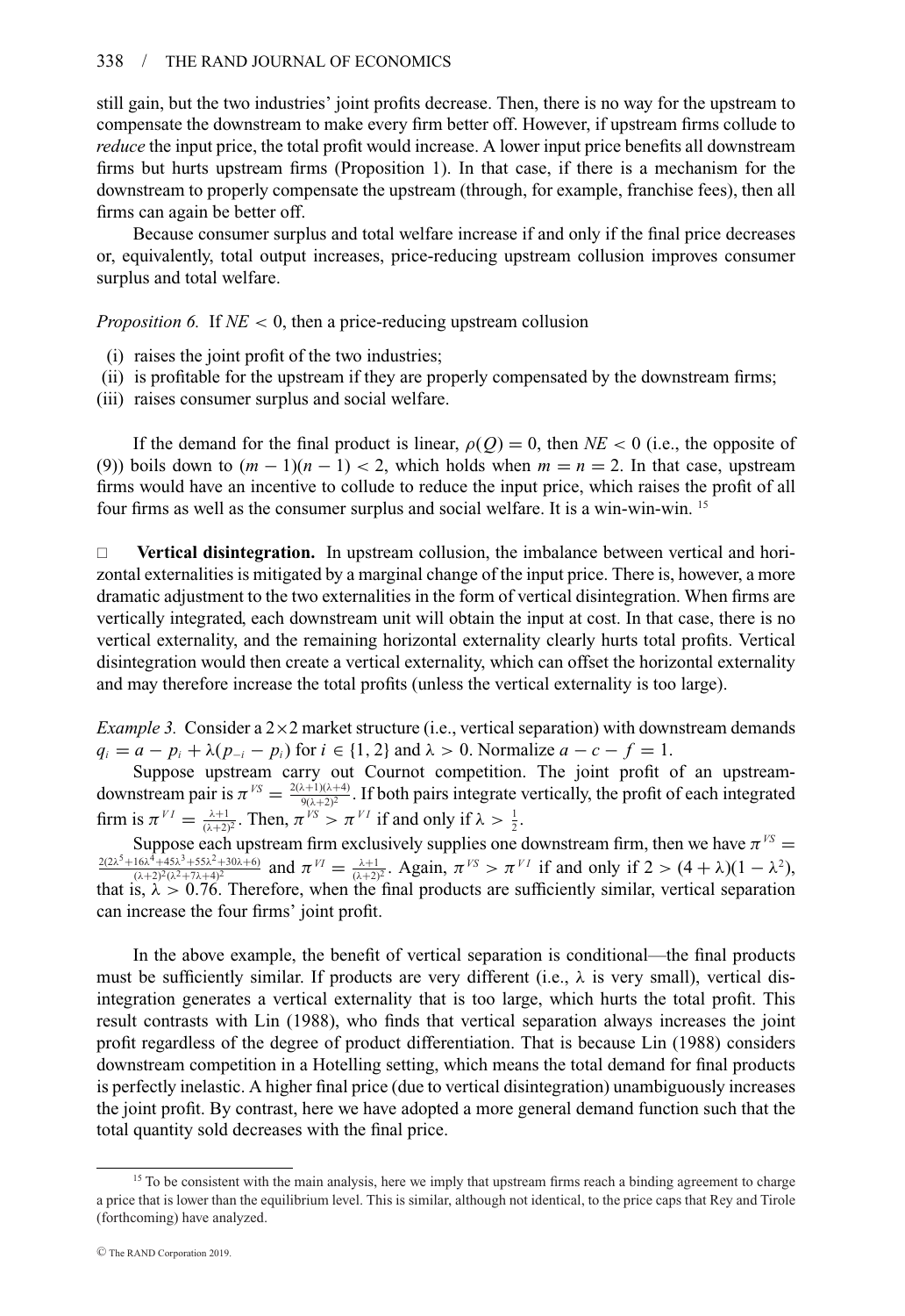Bonanno and Vickers (1988) and Vickers (1985) have shown that the advantage of vertical separation depends on the nature of downstream competition. In their models, upstream firms in vertical separation utilize exclusive dealing and franchise fees. If the downstream competition is Bertrand, each upstream firm sets a wholesale price above marginal cost, thereby generating a vertical externality that can partially offset the horizontal externality. This is optimal both collectively and individually (Bonanno and Vickers, 1988). If the downstream competition is Cournot, however, vertically separated upstream firms will set wholesale prices below cost, generating a negative vertical externality that will exacerbate the horizontal externality. This is optimal individually but not collectively (Vickers, 1985). In our setting, the vertical relation is determined by arm's length transactions. The input price is always greater than cost, and therefore there is always a positive vertical externality under vertical separation. That is why in our setting, vertical separation can be optimal for both Bertrand and Cournot competition in the downstream.

### **5. Conclusion**

- In this article, we have studied the profitability of upstream collusions when compensating direct purchasers is necessary. In vertically related industries characterized by oligopoly competition, we demonstrate that there always exist a vertical externality and a horizontal externality. From the viewpoint of the firms' collective interest, horizontal competition can be too fierce or too mild, depending on which externality dominates. If cutting back on quantity and raising prices mitigates the imbalance between the two externalities, a collusion can move the total output toward the monopoly outcome and therefore benefit all firms in the two industries. In fact, a higher joint profit is not only necessary for an upstream collusion to be profitable, but also tends to be sufficient, as many forms of side payments across vertical business partners are readily available, such as transfer pricing, quantity forcing, passive ownership, or sophisticated long-term contracting.<sup>16</sup>

By focusing on the profitability issue that has been largely ignored by the literature, we have set aside the incentive issues in this research. A more realistic setting, of course, is to consider both constraints simultaneously. For example, upstream firms may engage in a repeated game in which every firm decides in each period whether or not to deviate and, if no firm deviates, the cartel must compensate the downstream firms for any losses caused by the increased price of the intermediate goods. Collusion is sustained only if the colluding firms gain collectively and the discount factor is sufficiently large. The implications can then be studied by investigating how the cutoff discount factor depends on the underlying parameters. It is a fertile and yet challenging research, which we leave for future work.

#### **Appendix**

In this appendix we supply the proof of Proposition 3 and elaborate the case of increasing marginal cost.

*Proof of Proposition 3.* (i) is straightforward, even though *Q*<sup>∗</sup> is endogenous. As for (ii), we have

$$
\frac{\partial Q^*}{\partial m} = \frac{Q^*[p''(Q^*)Q^* + (n+1)p'(Q^*)]}{m[p'''(Q^*)(Q^*)^2 + (m+n+3)p''(Q^*)Q^* + (m+1)(n+1)p'(Q^*)]} > 0.
$$

The numerator is negative given A1, and the denominator is also negative given A1 and A2. Therefore, the equilibrium total output increases when the upstream has more firms. Now rewrite (2) as  $NE + [p'(Q^*)Q^* + p(Q^*)] = c + f$ , and take derivative with respective to m:  $\frac{\partial (NE)}{\partial m} + [p''(Q^*)Q^* + 2p'(Q^*)] \frac{\partial Q^*}{\partial m} = 0$ . As  $p''(Q^*)Q^* + 2p'(Q^*) < 0$  and  $\frac{\partial Q^*}{\partial m} > 0$ , we conclude  $\frac{\partial (NE)}{\partial m} > 0$ . Similarly for (iii), linking *NE* to *n*.

<sup>&</sup>lt;sup>16</sup> Schinkel, Tuinstra, and Rüggeberg (2008) have mentioned many forms by which collusive suppliers compensate their direct customers. In the case of the Japanese automobile industry, partial ownership of suppliers by major carmakers seems particularly relevant and widespread. Most Japanese auto parts suppliers are partially owned by one or more major Japanese carmakers. For example, Toyota holds 41% of Denso and 33% of Aisan. In turn, Denso and Aisan sell 40% of their products to Toyota. In China, Japanese car manufacturing operates mostly through joint ventures, with Toyota holding 5.3% of Nachi Bearing and 22% of JTEKT, whereas Mitsubishi holds 6.3% of NTN Bearing.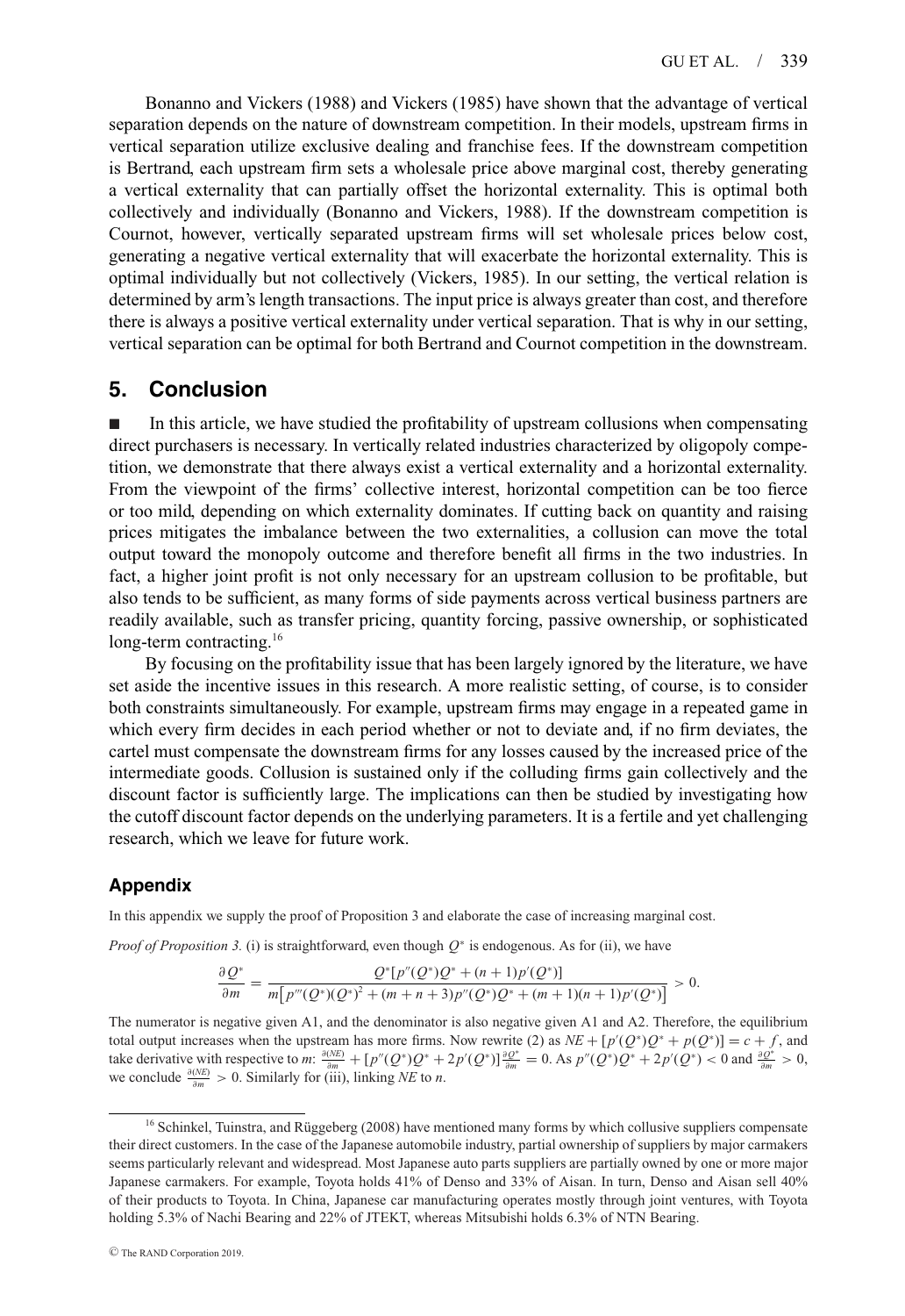#### 340 / THE RAND JOURNAL OF ECONOMICS

Finally for (iv), the equilibrium condition (2) is symmetric between *m* and *n*, so swapping the two parameters will not change the equilibrium  $Q^*$  and hence will not affect *NE*. Now, fix  $m + n = X$  and substitute  $n = X - m$  into (2). Taking derivative with respective to *m*, we have

$$
\frac{\partial Q^*}{\partial m}\bigg|_{m+n=X} = \frac{(2n-X)[p(Q^*)-c-f]}{p'''(Q^*)(Q^*)^2 + (X+3)p''(Q^*)Q^* + [(X+1)+n(X-n)]p'(Q^*)}.
$$

The denominator is negative given A1 and A2, and the joint markup  $p(Q^*)-c-f > 0$ . Then,  $\frac{\partial Q^*}{\partial m} > 0$  if and only if  $2n - X < 0$ , that is,  $m < n$ . That is, fixing  $m + n$ , increasing *m* will increase  $Q^*$  when  $m < n$ , but will decrease  $Q^*$  when *m* > *n*. Using the same method as for (ii), we also know that *NE* increases if and only if *Q*<sup>∗</sup> increases.

 **Increasing marginal costs.** In successive oligopoly, given input price *t*, each downstream firm maximizes its profit:  $\max_{q_i^d \ge 0} \pi_i^d \equiv q_i^d [p(\sum_{k=1}^n q_k^d) - t] - C(q_i^d)$ , which gives rise to the inverse demand for input:

$$
t(Q) = p'(Q)\frac{Q}{n} + p(Q) - C'(\frac{Q}{n}).
$$

Substitute this input demand function into an upstream firm's profit function to obtain  $\pi_j^u \equiv t(\sum_{k=1}^m q_k^u)q_j^u - F(q_j^u)$ , the FOCs of which determine the unique equilibrium in successive oligopoly. Therefore, the total output *Q*<sup>∗</sup> is characterized by:

$$
\frac{Q^*}{nm}\bigg[p''(Q^*)Q^* + (m+n+1-nm)p'(Q^*) - C''\left(\frac{Q^*}{n}\right)\bigg] + p'(Q^*)Q^* + p(Q^*) = C'\left(\frac{Q^*}{n}\right) + F'\left(\frac{Q^*}{m}\right).
$$

The joint profit is  $\Pi(Q) = p(Q)Q - nC(\frac{Q}{n}) - mF(\frac{Q}{n})$ . It is maximized at  $Q^{**}$ , which is characterized by:

$$
p'(Q^{**})Q^{**} + p(Q^{**}) = C'\left(\frac{Q^{**}}{n}\right) + F'\left(\frac{Q^{**}}{m}\right).
$$

Similarly, the firms overproduce (i.e.,  $Q^* > Q^{**}$ ) if and only if

$$
\frac{Q^*}{nm}\bigg[p''(Q^*)Q^* + (m+n+1-nm)p'(Q^*) - C''\left(\frac{Q^*}{n}\right)\bigg] > 0.
$$

A downstream firm's individual incentive can be decomposed as:

$$
\frac{\partial \pi^d}{\partial q^d} = \frac{\partial \Pi(Q)}{\partial q^d} + \underbrace{\left[F'\left(\frac{Q}{m}\right) - t\right]}_{\text{Vertical externality}} + \underbrace{\left[-\frac{n-1}{n}p'(Q)Q\right]}_{\text{Horizontal externality}}.
$$

On the other hand, upstream firms' joint profit is  $\Pi^u(Q) = t(Q)Q - mF(\frac{Q}{m})$ , and its optimization leads to a solution of  $Q^u$ , which satisfies:

$$
\frac{Q^u}{n} \bigg[ p''(Q^u)Q^u + 2p'(Q^u) - C''(\frac{Q^u}{n}) \bigg] + \bigg[ p'(Q^u)Q^u + p(Q^u) - C'(\frac{Q^u}{n}) - F'(\frac{Q^u}{m}) \bigg] = 0.
$$

It is easy to show that this optimal output is smaller than the monopoly level (i.e.,  $Q^u < Q^{**}$ ).

#### **References**

AHMADJIAN, C.L. AND LINCOLN, J.R. "Keiretsu, Governance, and Learning: Case Studies in Change from the Japanese Automotive Industry." *Organization Science*, vol. 12(6) (2001), pp. 683–701.

BONANNO, G. AND VICKERS, J. "Vertical Separation." *Journal of Industrial Economics*, vol. 36(3) (1988), pp. 257–265.

- CHOE, C. AND MATSUSHIMA, N. "The Arm's Length Principle and Tacit Collusion." *International Journal of Industrial Organization*, vol. 31(1) (2013), pp. 119–130.
- DG COMPETITION (EUROPEAN COMMISSION). "CASE AT.39748—Automotive Wire Harnesses." July 10, 2013. ec.europa.eu/competition/antitrust/cases/dec\_docs/39748/39748\_3911\_5.pdf.
- DOJ (DEPARTMENT OF JUSTICE). "Nine Automobile Parts Manufacturers and Two Executives Agree to Plead Guilty to Fixing Prices on Automobile Parts Sold to U.S. Car Manufacturers and Installed in U.S. Cars." September 26, 2013. www.fbi.gov/news/pressrel/pressreleases.
	- ———. "Kiekert AG to Plead Guilty to Bid Rigging Involving Auto Parts." March 7, 2017. www.justice.gov/opa/ pr/kiekert-ag-plead-guilty-bid-rigginginvolving-auto-parts.
- FARRELL, J. AND SHAPIRO, C. "Horizontal Mergers: An Equilibrium Analysis." *American Economic Review*, vol. 80(1) (1990), pp. 107–126.

FAUL´I-OLLER, R. "On Merger Profitability in a Cournot Setting." *Economics Letters*, vol. 54(1) (1997), pp. 75–79.